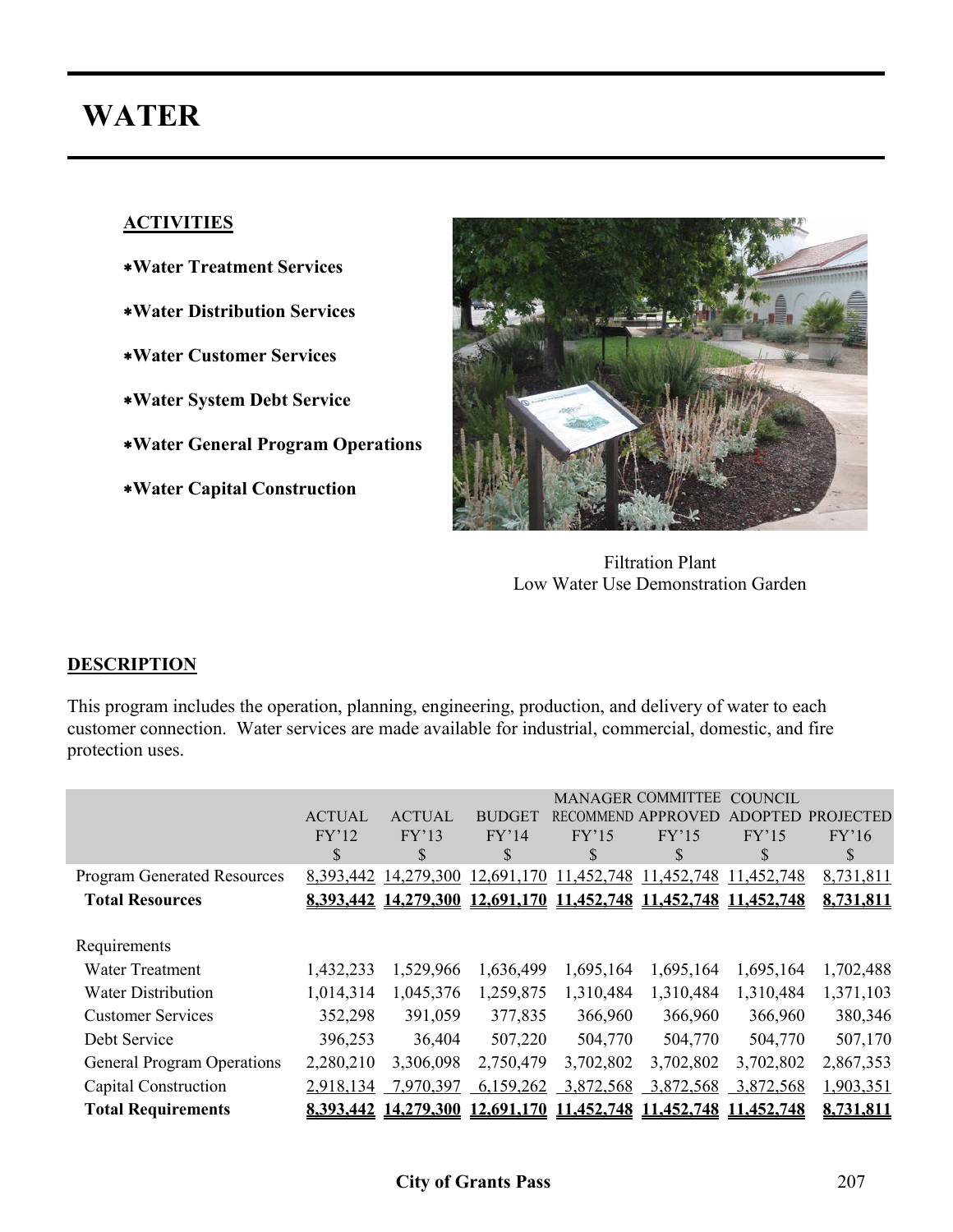# **Program: Utilities/Water Program**

#### *Mission Statement:*

*"The mission of the Water Program is to meet the expanding service area's current and future potable water and fire flow needs, while meeting or exceeding all regulatory requirements."* 

#### *Services Delivered:*

The municipal water system withdraws raw water from the Rogue River, removes suspended particulates, removes and inactivates pathogens, and produces, pumps and stores non-corrosive, palatable water according to Federal and State drinking water regulations. The water system includes the water filtration plant, reservoirs, booster pumping stations, distribution piping, and support service systems. The utility is an enterprise fund, with all costs of the system borne by ratepayers.

Major repairs and improvements to the water system are financed through capital expenditures. Minor repairs and ongoing operational needs are financed through the operating budgets. The budget is structured in the following major activities:

| Water Treatment                   | Water Distribution   |
|-----------------------------------|----------------------|
| Customer Service                  | Debt Service         |
| <b>General Program Operations</b> | Capital Improvements |

This Program provides services to approximately 10,600 system accounts.

#### *FY'15 Anticipated Accomplishments & Corresponding Council Goal - Strategic Plan Item:*

#### **Maintain, Operate, and Expand our Infrastructure**

#### **Objective 1: Plan for utility infrastructure**

**Action 1:** Develop 20-year infrastructure master plans and combined utilities plan.

- The Water Distribution Master Plan update will be initiated following completion of the UGB expansion process.
- **Action 5:** Water Treatment Acquire portable water treatment equipment to provide drinking water if WTP (Water Treatment Plant) is damaged and unable to produce water.
- **Action 6:** Water Distribution and Wastewater Collection Evaluate relocation or abandonment of old water mains that could cause considerable damage to private property if they failed.
- **Action 8:** Water Distribution and Wastewater Collection Continue pursuit of property acquisition for future reservoir and pump station sites.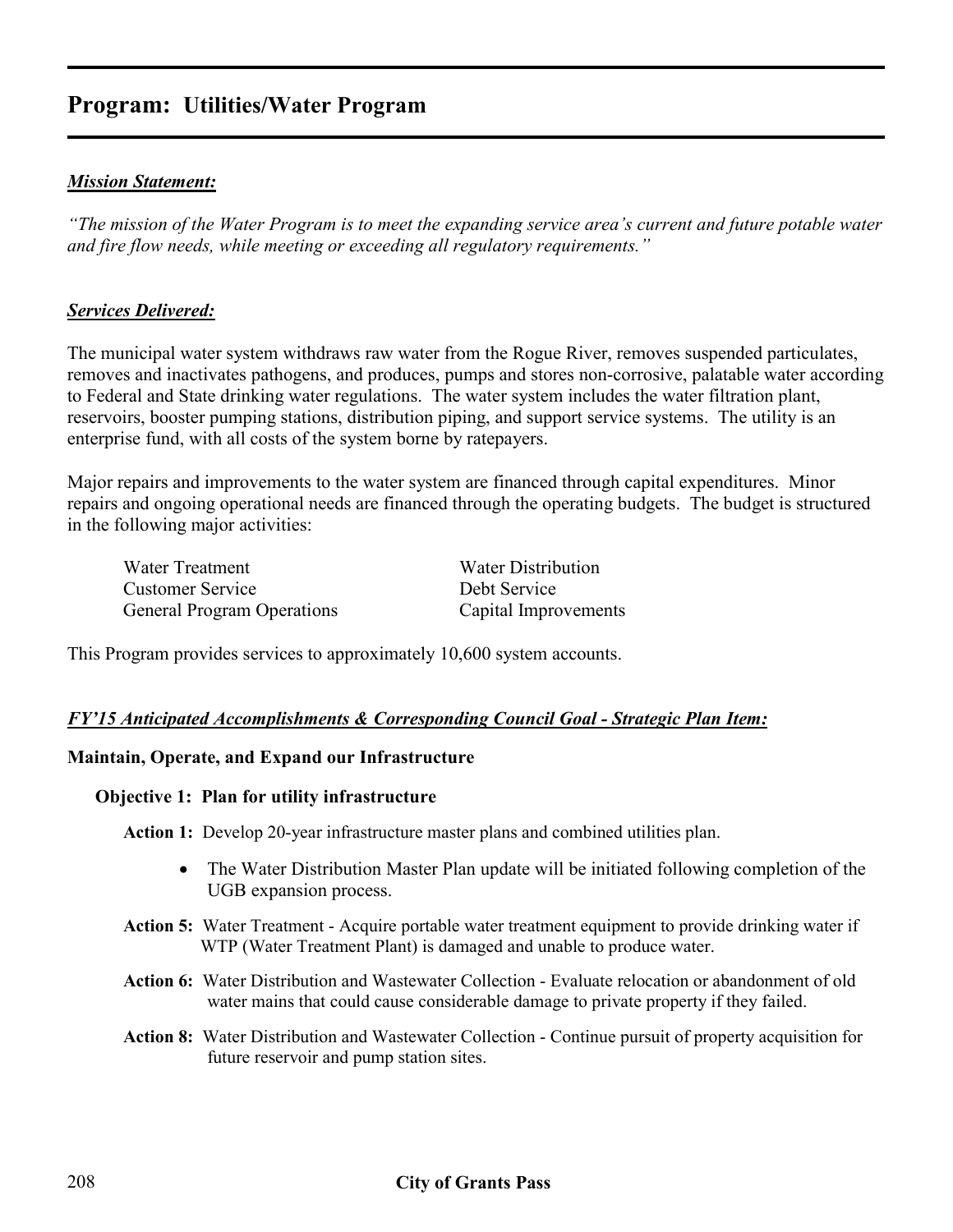# *FY'15 Anticipated Accomplishments & Corresponding Council Goal – Cont'd:*

#### **Objective 2: Ensure water infrastructure needs are met**

**Action 1:** Replace Reservoir No. 3.

- Replacement construction will be substantially complete.
- **Action 2:** Acquire a portable generator for remote pump stations that do not have a stationary generator onsite.
- **Action 3:** Complete projects as part of small main replacement.
	- Small undersized water distribution mains are scheduled to be replaced with appropriate sized pipes to improve water delivery and increase fire flows.

**Action 4:** Complete design of Water Treatment Plant backup power.

• Backup power system will be made operational.

**Action 5:** Initiate the process to replace the Water Treatment Plant.

#### *FY'14 Activity Review:*

- Responded to community concerns regarding hexavalent chromium in the water supply by continuing sampling and analysis for same as per EPA recommendations and compliance with the Unregulated Contaminants Monitoring Rule 3.
- Completed the Water Treatment Plant Facility Plan Update.
- Monitoring and compliance of disinfection byproducts reduction within the water system was achieved per EPA directives.
- Decommissioned the existing Reservoir No. 3 and initiated construction of the replacement reservoir.
- Completed an update to the Water management and Conservation Plan and submitted same to Oregon Water Resources Department for approval.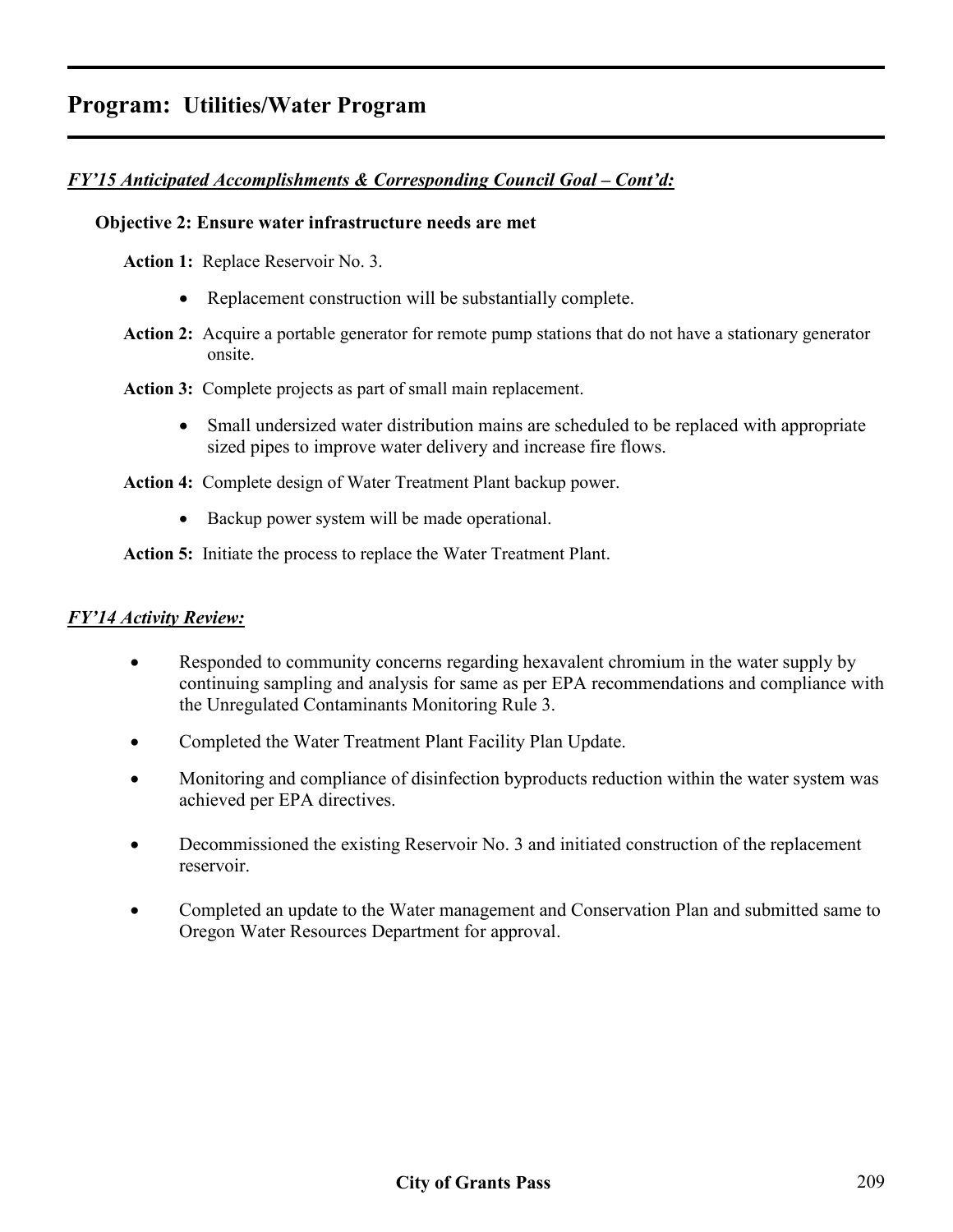# **Program: Utilities/Water Program**

| <b>Program Financial Summary</b>                      |                              |                              |                              |             |                                                               |                                                 |                                           |  |  |
|-------------------------------------------------------|------------------------------|------------------------------|------------------------------|-------------|---------------------------------------------------------------|-------------------------------------------------|-------------------------------------------|--|--|
| Resources                                             | <b>ACTUAL</b><br>FY'12<br>\$ | <b>ACTUAL</b><br>FY'13<br>\$ | <b>BUDGET</b><br>FY'14<br>\$ | FY'15<br>\$ | <b>MANAGER COMMITTEE</b><br>RECOMMEND APPROVED<br>FY'15<br>\$ | <b>COUNCIL</b><br><b>ADOPTED</b><br>FY'15<br>\$ | <b>PROJECTED</b><br>FY'16<br>$\mathbb{S}$ |  |  |
| <b>Beginning Balance</b>                              | 1,280,617                    | 1,429,081                    | 1,606,908                    | 1,913,280   | 1,913,280                                                     | 1,913,280                                       | 1,107,270                                 |  |  |
| <b>Current Resources</b><br><b>Activity Generated</b> |                              |                              |                              |             |                                                               |                                                 |                                           |  |  |
| Sale of Water<br>Direct Charges to:                   | 4,105,622                    | 4,826,670                    | 4,856,430                    | 5,597,750   | 5,597,750                                                     | 5,597,750                                       | 5,651,750                                 |  |  |
| Solid Waste Operations                                | 23,263                       | 14,180                       | 20,000                       | 20,400      | 20,400                                                        | 20,400                                          | 20,600                                    |  |  |
| Interest                                              | 9,641                        | 10,109                       | 9,000                        | 12,000      | 12,000                                                        | 12,000                                          | 12,000                                    |  |  |
| Other Revenue                                         | 56,165                       | 28,863                       | 39,570                       | 36,750      | 36,750                                                        | 36,750                                          | 36,840                                    |  |  |
| Capital Construction                                  | 2,918,134                    | 7,970,397                    | 6,159,262                    | 3,872,568   | 3,872,568                                                     | 3,872,568                                       | 1,903,351                                 |  |  |
| <b>Total Current Revenues</b>                         | 7,112,825                    | 12,850,219 11,084,262        |                              | 9,539,468   | 9,539,468                                                     | 9,539,468                                       | 7,624,541                                 |  |  |
| <b>Total Resources</b>                                | 8,393,442                    | 14,279,300                   | 12,691,170 11,452,748        |             | 11,452,748                                                    | 11,452,748                                      | 8,731,811                                 |  |  |

| Requirements                      | <b>ACTUAL</b><br>FY'12<br>\$ | <b>ACTUAL</b><br>FY'13<br>\$ | <b>BUDGET</b><br>FY'14<br>\$ | <b>RECOMMEND</b><br>FY'15<br>$\mathbb{S}$   | <b>MANAGER COMMITTEE</b><br><b>APPROVE</b><br>FY'15<br>\$        | <b>COUNCIL</b><br>ADOPTED<br>FY'15<br>\$ | <b>PROJECTED</b><br>FY'16<br>\$ |
|-----------------------------------|------------------------------|------------------------------|------------------------------|---------------------------------------------|------------------------------------------------------------------|------------------------------------------|---------------------------------|
| <b>Water Treatment</b>            | 1,432,233                    | 1,529,966                    | 1,636,499                    | 1,695,164                                   | 1,695,164                                                        | 1,695,164                                | 1,702,488                       |
| <b>Water Distribution</b>         | 1,014,314                    | 1,045,376                    | 1,259,875                    | 1,310,484                                   | 1,310,484                                                        | 1,310,484                                | 1,371,103                       |
| <b>Customer Services</b>          | 352,298                      | 391,059                      | 377,835                      | 366,960                                     | 366,960                                                          | 366,960                                  | 380,346                         |
| <b>General Program Operations</b> | 9,562                        | 17,270                       | 22,225                       | 22,225                                      | 22,225                                                           | 22,225                                   | 22,225                          |
| Capital Construction              | 2,718,134                    | 7,970,397                    | 6,159,262                    | 3,872,568                                   | 3,872,568                                                        | 3,872,568                                | 1,903,351                       |
| <b>Indirect Charges</b>           | 288,766                      | 298,868                      | 340,700                      | 349,130                                     | 349,130                                                          | 349,130                                  | 357,980                         |
| Debt Service                      | 396,253                      | 36,404                       | 507,220                      | 504,770                                     | 504,770                                                          | 504,770                                  | 507,170                         |
| Transfers Out                     | 752,801                      | 524,327                      | 1,333,000                    | 2,224,177                                   | 2,224,177                                                        | 2,224,177                                | 1,312,178                       |
| <b>Subtotal Expenditures</b>      | 6,964,361                    |                              |                              | 11,813,667 11,636,616 10,345,478 10,345,478 |                                                                  | 10,345,478                               | 7,556,841                       |
| Contingency                       | $\theta$                     | $\theta$                     | 1,054,554                    | 1,107,270                                   | 1,107,270                                                        | 1,107,270                                | 1,174,970                       |
| <b>Ending Balance</b>             | 1,429,081                    | 2,465,633                    | $\theta$                     | 0                                           | $\Omega$                                                         | $\theta$                                 | $\theta$                        |
| <b>Total Requirements</b>         |                              |                              |                              |                                             | 8,393,442 14,279,300 12,691,170 11,452,748 11,452,748 11,452,748 |                                          | 8.731.811                       |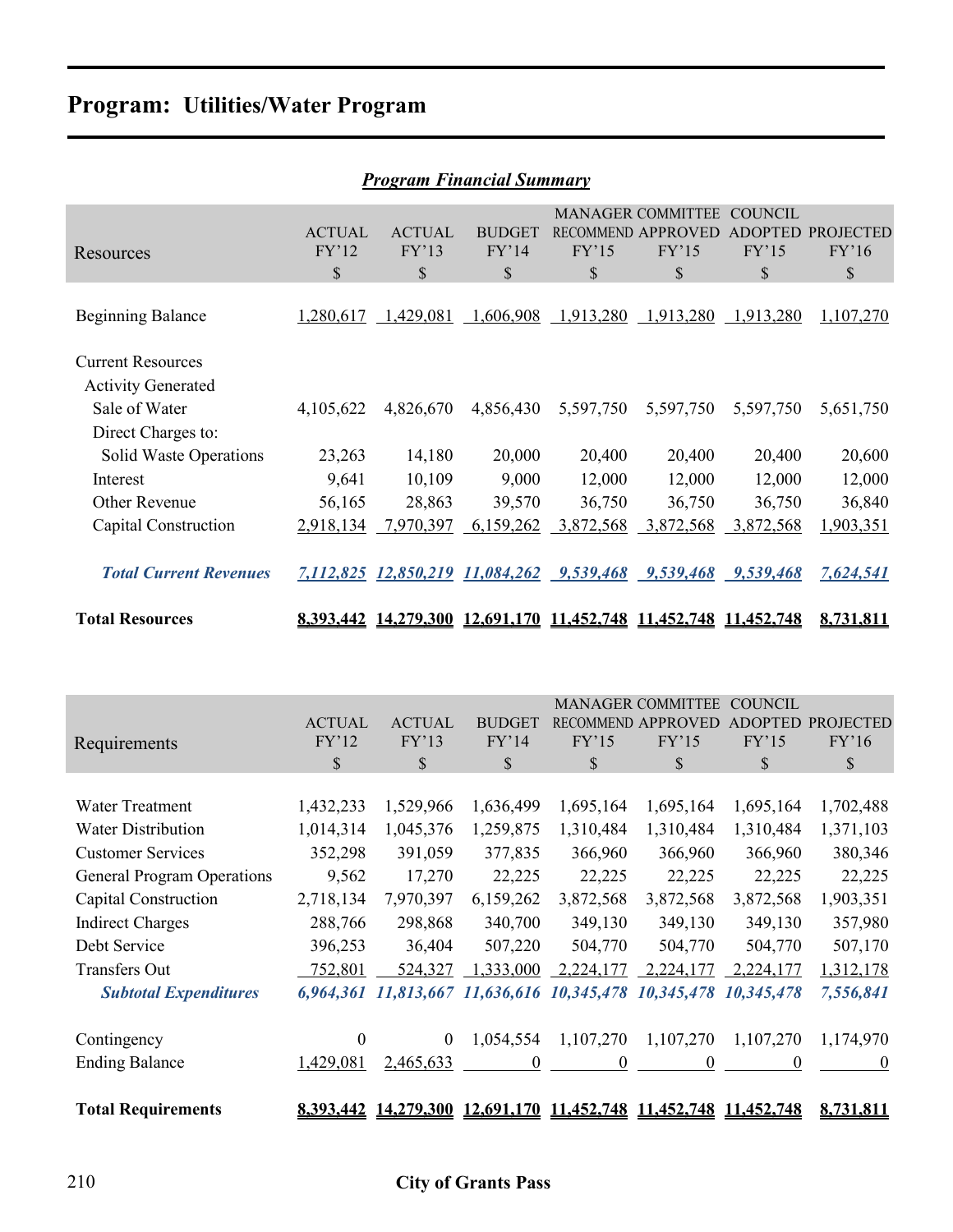# **Program: Utilities/Water Program**



The City's Water Treatment Plant located along the Rogue River. The recently adopted Water Treatment Facility Plan calls for the construction of a replacement facility.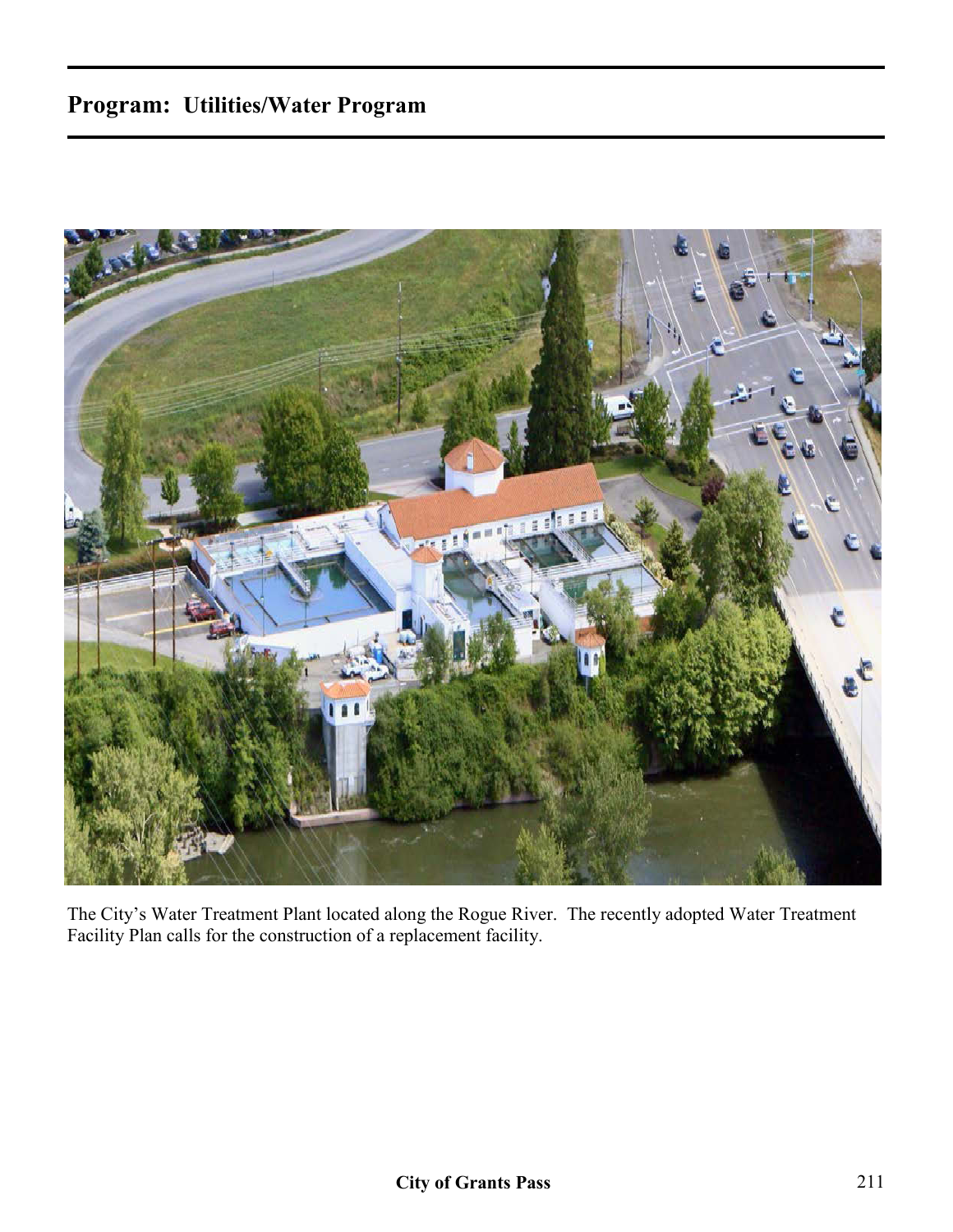# *Mission Statement:*

*"The mission of the Water Treatment Program is to meet the expanding service area's current and future potable water and fire flow needs, while meeting or exceeding all regulatory requirements."* 

# *Services Delivered:*

This activity is responsible for the operations and maintenance of the City's Water Filtration Plant and thirteen remote pumping stations including their radio telemetry systems. Water is pumped from the Rogue River and treated at the Water Filtration Plant. After treatment, water is pumped through the distribution system into a network of reservoirs located at various elevations throughout our community. This activity also supplies water to the North Valley Industrial Park and the area surrounding the Merlin Landfill through a pump station and reservoir dedicated for that purpose. All water produced in this activity will meet or exceed all State and Federal standards for drinking water quality.

# *Performance Measurements:*

|                                                                                     |               | 2011-12    |               | 2012-13 |          |            |            |
|-------------------------------------------------------------------------------------|---------------|------------|---------------|---------|----------|------------|------------|
| <b>Indicator</b>                                                                    |               |            |               |         | 2013-14  | 2014-15    | 2015-16    |
| <b>Outputs</b>                                                                      | <b>Actual</b> | <b>Est</b> | <b>Actual</b> | Est     | Est      | <b>Est</b> | <b>Est</b> |
| Gallons of water produced (in Billions)                                             | 1.91          | 1.92       | 2.00          | 1.91    | 1.91     | 1.93       | 1.93       |
| <b>Effectiveness</b>                                                                | <b>Actual</b> | Goal       | <b>Actual</b> | Goal    | Goal     | Goal       | Goal       |
| Percentage of water utilized for filter<br>backwashing                              | 4.0%          | $3%$       | 3.9%          | $<$ 3%  | $3%$     | $3%$       | $3%$       |
| Average hours to place booster stations<br>back into service upon notice of failure | 1.1           | $<$ 3      | 1.0           | $<$ 3   | $\leq$ 3 | $<$ 3      | $\leq$ 3   |
| Percentage of time all compliance<br>standards met                                  | 100%          | 100%       | 100%          | 100%    | 100%     | 100%       | 100%       |
| <b>Efficiency</b>                                                                   | Actual        | Goal       | <b>Actual</b> | Goal    | Goal     | Goal       | Goal       |
| <b>Operations and Maintenance Costs Per</b><br><b>Million Gallons Treated</b>       | 646           | 650        | 652           | 650     | 650      | 650        | 650        |

# **Water Treatment Performance Measures**

#### *FY'15 Anticipated Accomplishments & Corresponding Council Goal - Strategic Plan Item:*

# **Provide Cooperative, Shared Leadership Involving Council, Staff and Community**

# **Objective 4: Ensure efficiency and effectiveness in City operations**

- Staff will update and distribute the Consumer Confidence Report per EPA Rules.
- Staff will operate a pilot test facility program to begin activities relating to the potential construction of a new water treatment facility.
- Staff will purchase and install new Anthracite to keep filters working in optimal condition.

# **Maintain, Operate, and Expand our Infrastructure**

# **Objective 2: Ensure water infrastructure needs are met**

- One raw water pump will be rebuilt to near new condition.
- Staff will continue to remove solids from the log pond.
- Staff will purchase and install a portable water quality monitoring station.

# 212 **City of Grants Pass**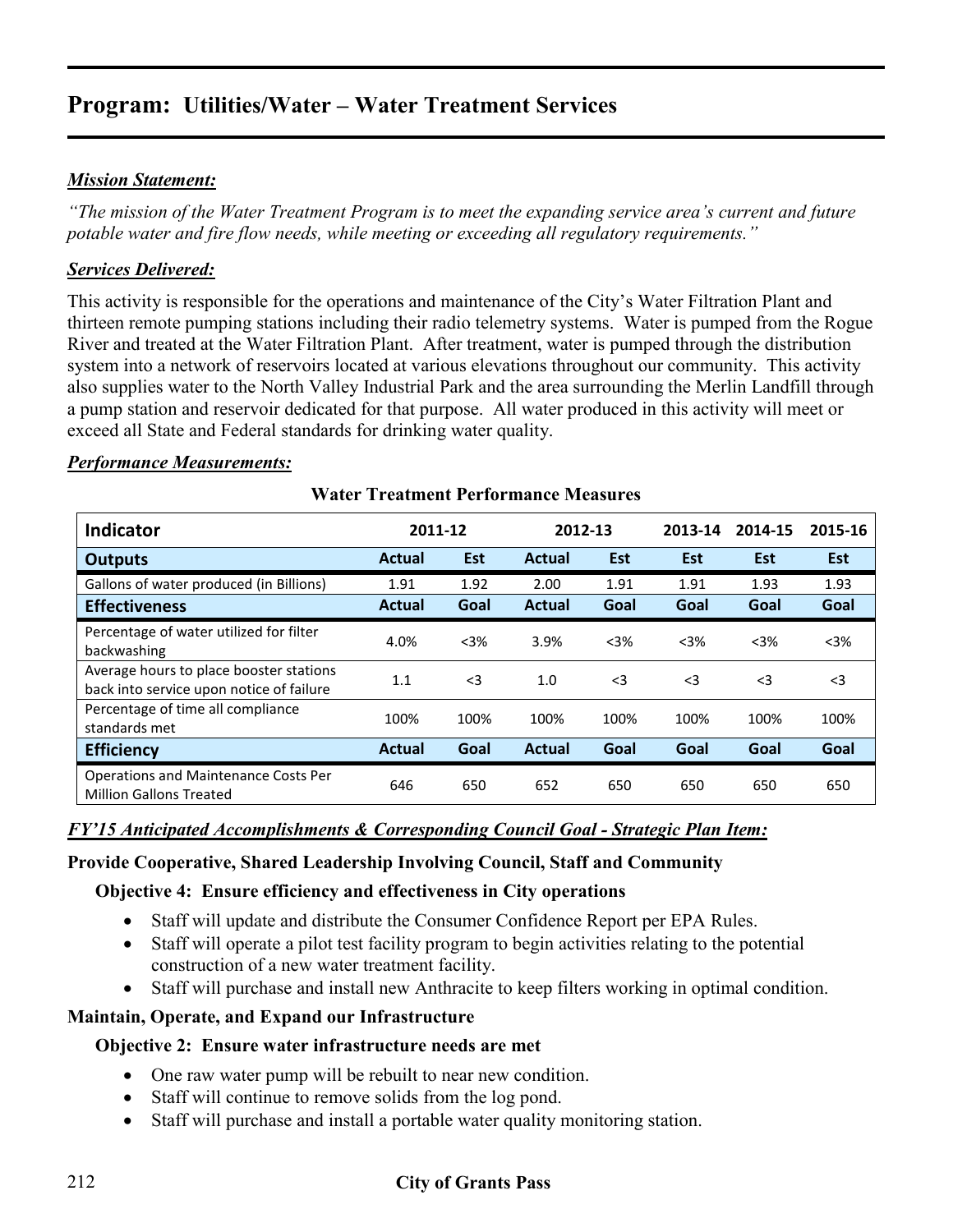# *Budget Highlights:*

This activity will continue to supplement personnel services through the use of part-time, temporary and contract employees. This strategy enables the plant to run twenty-four hours a day during the peak summer months and assists plant staff with completing specific projects such as log pond dredging operations, blackberry abatement, painting, filter maintenance, and basin cleaning. Staff will continue to look for ways to streamline plant processes and reduce the overall cost to produce its final product. Staff will conduct multiple emergency operation exercises in the upcoming fiscal year, to ensure they are able to utilize the new generator purchased in the previous fiscal year.



# *FY'14 Activity Review:*

Plant staff completed the Water Treatment Plant Facility Plant Update. The update allows Public Works staff to begin the planning process for constructing a new water treatment facility. Plant Staff rebuilt two High Head Discharge pumps which help to ensure continued operation at peak capacity through the summer high demand period. Staff purchased a new generator for the Water Treatment Plant which will allow for production of water during an extended power outage. Staff continues to monitor the Disinfection Byproducts (DBP) levels in the North Valley area to ensure that DBP levels remain below the compliance rate of 0.080 mg/L.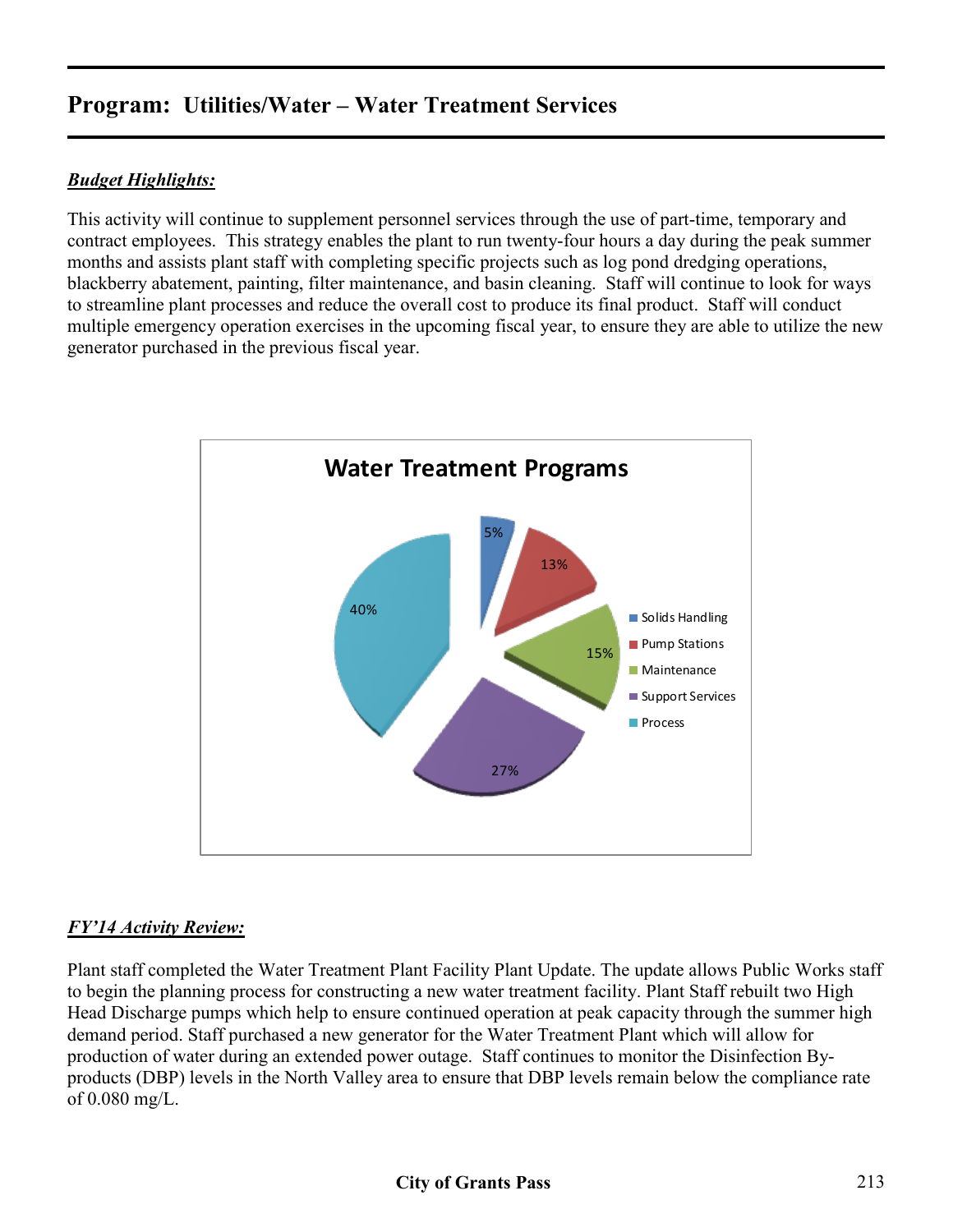| <b>Financial Summary</b>         |               |               |                  |           |                          |                |                  |  |  |
|----------------------------------|---------------|---------------|------------------|-----------|--------------------------|----------------|------------------|--|--|
|                                  |               |               |                  |           | <b>MANAGER COMMITTEE</b> | COUNCIL        |                  |  |  |
|                                  | <b>ACTUAL</b> | <b>ACTUAL</b> | <b>BUDGET</b>    |           | RECOMMEND APPROVED       | <b>ADOPTED</b> | <b>PROJECTED</b> |  |  |
| Requirements                     | FY'12         | FY'13         | FY'14            | FY'15     | FY'15                    | FY'15          | FY'16            |  |  |
|                                  | \$            | \$            | \$               | \$        | \$                       | \$             | \$               |  |  |
|                                  |               |               |                  |           |                          |                |                  |  |  |
| <b>Personnel Services</b>        | 632,611       | 648,214       | 699,217          | 706,736   | 706,736                  | 706,736        | 727,729          |  |  |
| Materials & Supplies             | 274,317       | 296,050       | 295,400          | 318,850   | 318,850                  | 318,850        | 310,800          |  |  |
| <b>Contractual/Prof Services</b> | 502,987       | 538,430       | 621,511          | 638,784   | 638,784                  | 638,784        | 645,415          |  |  |
| Direct Charges                   | 20,154        | 20,793        | 7,871            | 8,044     | 8,044                    | 8,044          | 8,044            |  |  |
| Capital Outlay                   | 2,164         | 26,479        | 12,500           | 22,750    | 22,750                   | 22,750         | 10,500           |  |  |
|                                  |               |               |                  |           |                          |                |                  |  |  |
| <b>Total Requirements</b>        | 1.432,233     | 1.529.966     | <u>1.636.499</u> | 1.695.164 | 1.695.164                | 1.695.164      | 1.702,488        |  |  |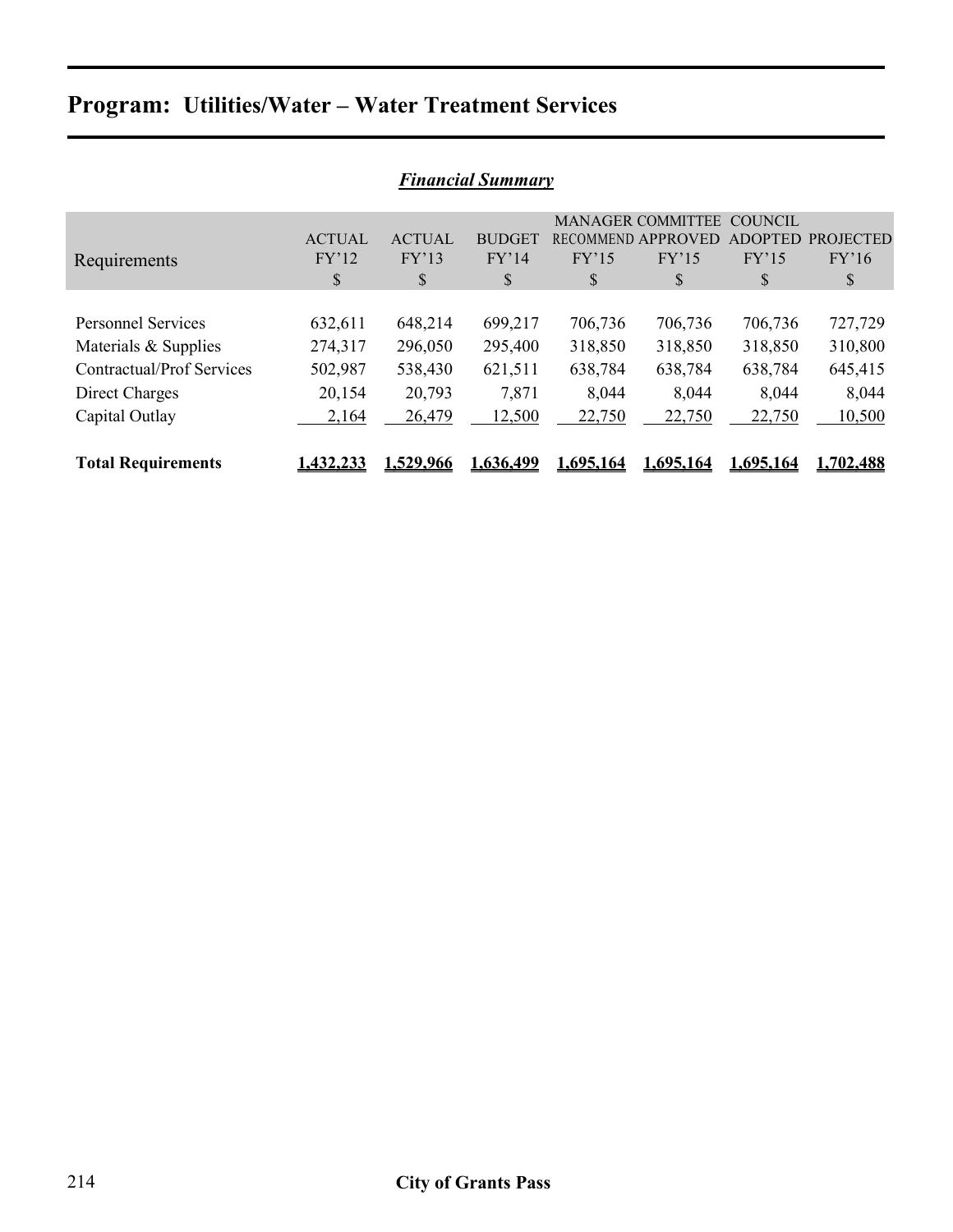|                                          |               |               |               |         | MANAGER COMMITTEE COUNCIL |        |                                      |
|------------------------------------------|---------------|---------------|---------------|---------|---------------------------|--------|--------------------------------------|
|                                          | <b>BUDGET</b> | <b>BUDGET</b> | <b>BUDGET</b> |         |                           |        | RECOMMEND APPROVED ADOPTED PROJECTED |
|                                          | FY'12         | FY'13         | FY'14         | FY'15   | FY'15                     | FY'15  | FY'16                                |
|                                          | #             | $\#$          | #             | $\#$    | $\#$                      | $\#$   | #                                    |
| <b>Public Works Director</b>             | 1.00          | 1.00          | 1.00          | 1.00    | 1.00                      | 1.00   | 1.00                                 |
| <b>Utility Plant Superintendent</b>      | 1.00          | 1.00          | 1.00          | 1.00    | 1.00                      | 1.00   | 1.00                                 |
| <b>Treatment Plant Specialist</b>        | 5.00          | 5.00          | 5.00          | 5.00    | 5.00                      | 5.00   | 5.00                                 |
| Department Support Technician            | 1.00          | 1.00          | 1.00          | 1.00    | 1.00                      | 1.00   | 1.00                                 |
| Subtotal                                 | 8.00          | 8.00          | 8.00          | 8.00    | 8.00                      | 8.00   | 8.00                                 |
| <b>Public Works Director</b>             |               |               |               |         |                           |        |                                      |
| To: Water Distribution                   | (0.15)        | (0.15)        | (0.15)        | (0.15)  | (0.15)                    | (0.15) | (0.15)                               |
| To: Wastewater Collection                | (0.08)        | (0.08)        | (0.08)        | (0.08)  | (0.08)                    | (0.08) | (0.08)                               |
| To: Wastewater Treatment                 | (0.23)        | (0.23)        | (0.23)        | (0.23)  | (0.23)                    | (0.23) | (0.23)                               |
| To: Streets                              | (0.23)        | (0.23)        | (0.23)        | (0.23)  | (0.23)                    | (0.23) | (0.23)                               |
| To: Jo-Gro™                              | (0.03)        | (0.03)        | (0.03)        | (0.03)  | (0.00)                    | (0.00) | (0.00)                               |
| To: Solid Waste Field Operations         | (0.05)        | (0.05)        | (0.05)        | (0.05)  | (0.08)                    | (0.08) | (0.08)                               |
| <b>Treatment Plant Spec - Operations</b> |               |               |               |         |                           |        |                                      |
| From: Wastewater Treatment               | 0.00          | 0.00          | 0.00          | 0.00    | 0.00                      | 0.00   | 0.00                                 |
| Department Support Technician            |               |               |               |         |                           |        |                                      |
| To: Water Distribution                   | (0.15)        | (0.15)        | (0.15)        | (0.15)  | (0.15)                    | (0.15) | (0.15)                               |
| To: Wastewater Collection                | (0.08)        | (0.08)        | (0.08)        | (0.08)  | (0.08)                    | (0.08) | (0.08)                               |
| To: Wastewater Treatment                 | (0.23)        | (0.23)        | (0.23)        | (0.23)  | (0.23)                    | (0.23) | (0.23)                               |
| To: Streets                              | (0.23)        | (0.23)        | (0.23)        | (0.23)  | (0.23)                    | (0.23) | (0.23)                               |
| To: Solid Waste Field Operations         | (0.05)        | (0.05)        | (0.05)        | (0.05)  | (0.08)                    | (0.08) | (0.08)                               |
| To: Jo-Gro <sup>TM</sup>                 | (0.03)        | (0.03)        | (0.03)        | (0.03)  | (0.00)                    | (0.00) | (0.00)                               |
| <b>Subtotal Distributed</b>              | (1.54)        | (1.54)        | (1.54)        | (1.54)  | (1.54)                    | (1.54) | (1.54)                               |
| <b>Total Positions</b>                   | <u>6.46</u>   | <u>-6.46</u>  | <u>-6.46</u>  | $-6.46$ | 6.46                      | 6.46   | 6.46                                 |
| Temporary/Seasonal Hours                 | 5,415         | 4,100         | 4,100         | 4,100   | 4,100                     | 4,100  | 4,100                                |

# *Personnel*

# *Capital Outlay/By Item*

| <b>Streaming Current Monitor</b>  | 12.500        |               |               |               |               |
|-----------------------------------|---------------|---------------|---------------|---------------|---------------|
| Water Quality Monitoring Stations |               | 14.250        | 14.250        | 14.250        | $\theta$      |
| Sewage Ejection Pump & Controls   |               | 8.500         | 8.500         | 8.500         | $\Omega$      |
| <b>SCADA Software</b>             |               |               |               |               | 10.500        |
| <b>Total Capital Outlay</b>       | <u>12,500</u> | <u>22,750</u> | <u>22,750</u> | <u>22,750</u> | <u>10,500</u> |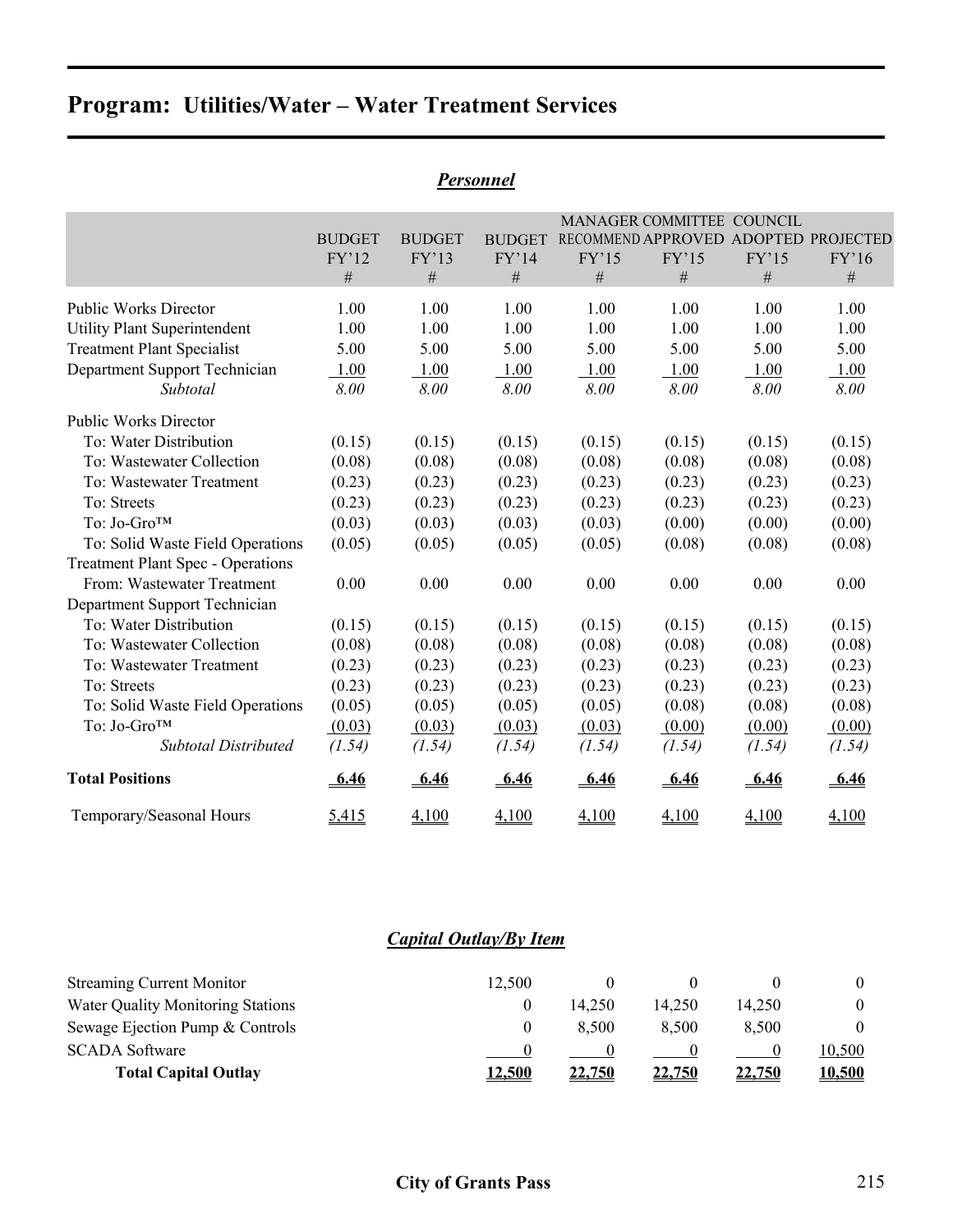# *Mission Statement:*

*"Providing excellence in customer service and the highest levels of water quality to serve our community."* 

# *Services Delivered:*

Water Distribution is responsible for ensuring a consistently dependable supply of quality water for both domestic consumption and fire service protection. The services delivered in this activity are administered through the performance of distinct programs consisting of customer service, water quality, service installation and maintenance, system maintenance, main and hydrant installation, and general operations.

The duties encompassed in these programs include; water sampling, water system flushing, meter replacement, water service installation and repair, fire hydrant repair and inspection, backflow prevention inspection, water main repair, and responding to customer concerns and requests. In addition, this activity provides support to both contractors involved in new construction and other City departments during their normal course of business.

| <b>Indicator</b>                                                                  | 2011-12       |       | 2012-13       |            | 2013-14 | 2014-15    | 2015-16 |
|-----------------------------------------------------------------------------------|---------------|-------|---------------|------------|---------|------------|---------|
| <b>Outputs</b>                                                                    | <b>Actual</b> | Est   | <b>Actual</b> | <b>Est</b> | Est     | <b>Est</b> | Est     |
| Number of residential water meters<br>replaced                                    | 642           | 800   | 948           | 800        | 886     | 710        | 600     |
| <b>Effectiveness</b>                                                              | <b>Actual</b> | Goal  | <b>Actual</b> | Goal       | Goal    | Goal       | Goal    |
| Number of water quality complaints                                                | 26            | N/A   | 7             | $<$ 10     | $<$ 10  | $<$ 10     | $<$ 10  |
| Percentage of routine bacteria samples<br>conforming to State and local standards | 100%          | 100%  | 100%          | 100%       | 100%    | 100%       | 100%    |
| Average time to restore water service in<br>emergency repair situations in hours  | N/A           | $<$ 1 | $<$ 1         | $<$ 1      | $<$ 1   | $<$ 1      | $<$ 1   |
| <b>Efficiency</b>                                                                 | <b>Actual</b> | Goal  | <b>Actual</b> | Goal       | Goal    | Goal       | Goal    |
| Percentage of Metered Water Use                                                   | N/A           | N/A   | N/A           | N/A        | >92%    | >92%       | >92%    |

**Water Distribution Performance Measures**

# *Performance Measurements:*

# *FY'15 Anticipated Accomplishments & Corresponding Council Goal - Strategic Plan Item:*

# **Provide Cooperative, Shared Leadership Involving Council, Staff and Community**

# **Objective 4: Ensure efficiency and effectiveness in City operations**

- Excellence in customer service and water quality shall remain the highest priorities in this activity.
- Continue utility administered contract for the testing and minor repair of single-family residential backflow devices.
- Continue meter replacement program.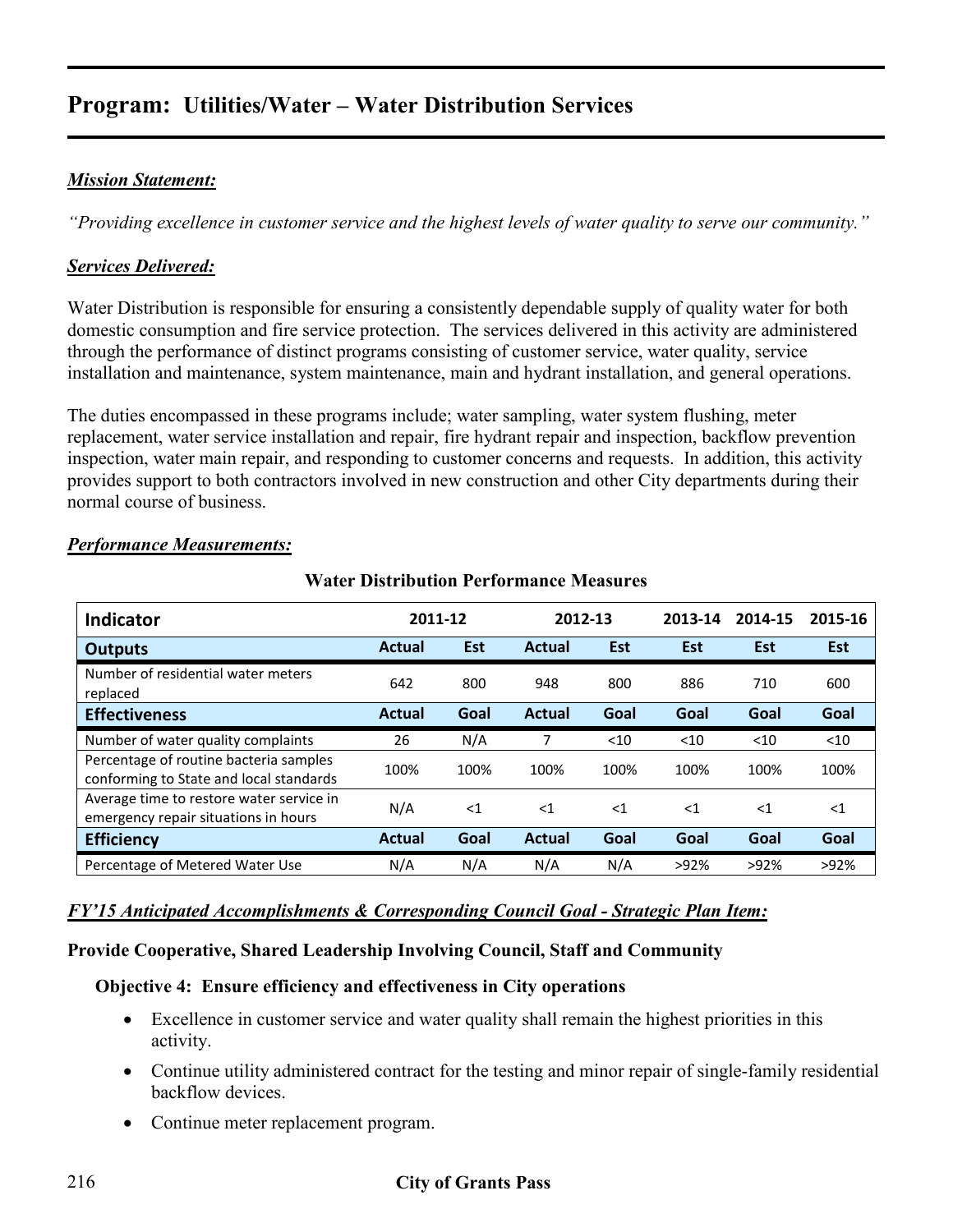# *FY'15 Anticipated Accomplishments & Corresponding Council Goal – Cont'd:*

## **Maintain, Operate, and Expand our Infrastructure**

## **Objective 2: Ensure water infrastructure needs are met**

- Continue fire hydrant maintenance program.
- Continue contract cleaning of water reservoirs.
- Continue the installation of new water services as requested.
- Continue to adjust, and/or relocate existing water services, fire hydrants, and valve boxes during public road and sidewalk projects.
- Provide focused water system flushing in various levels of the distribution system.
- Replace substandard galvanized and low flow copper water services when encountered.

# *Budget Highlights:*

Funding continues for contract testing and minor repairs of single-family residential backflow devices. Funds for the replacement of residential and commercial water meters continue in the Customer Service Program. The Water Quality Program contains continuing funding for contract reservoir cleaning and water sample testing. The System Maintenance Program contains funding for water main and fire hydrant repairs and maintenance. The FY'15 capital budget contains continued funding for new water services. Funds are also allocated for purchase of de-chlorination equipment for system flushing, a hydraulic pipe cutter for water main repairs, and a wide flat edged backhoe bucket for trench repairs.

# *FY'14 Activity Review:*

Despite the continued reduction of new construction projects, Distribution crews remained busy with the work related to various public improvement projects. The relocation and adjustment of water services and two fire hydrants were successfully completed in conjunction with the SE L Street and NE Josephine Street Reconstruction Projects. Distribution crews were also actively involved with the installation of new pipe tieins and old pipe line abandonments during both the NE C Street and SE Oak & River Oaks 2 Inch Main Replacement Projects. Goals related to the replacement of residential water meters were met for the period. The residential backflow testing program successfully continued. Water service replacements totaled 17 as of March 1, 2013. Water main repairs totaled 8 for the same period.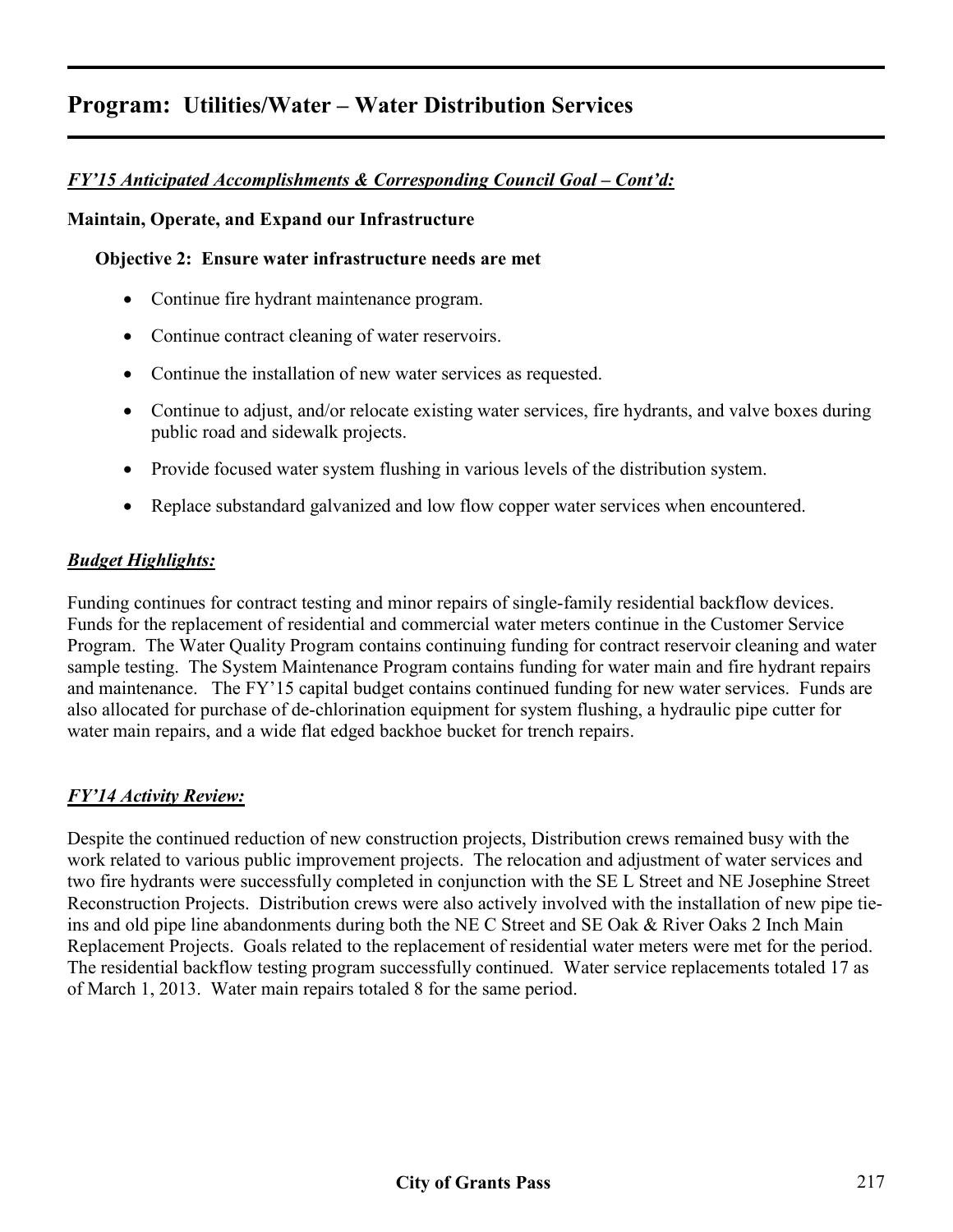| <b>Financial Summary</b>         |               |               |               |           |                          |                |                  |  |  |
|----------------------------------|---------------|---------------|---------------|-----------|--------------------------|----------------|------------------|--|--|
|                                  |               |               |               |           | <b>MANAGER COMMITTEE</b> | <b>COUNCIL</b> |                  |  |  |
|                                  | <b>ACTUAL</b> | <b>ACTUAL</b> | <b>BUDGET</b> |           | RECOMMEND APPROVED       | <b>ADOPTED</b> | <b>PROJECTED</b> |  |  |
| Requirements                     | FY'12         | FY'13         | FY'14         | FY'15     | FY'15                    | FY'15          | FY'16            |  |  |
|                                  | \$            | \$            | <sup>S</sup>  | S         | \$                       | S              | S                |  |  |
|                                  |               |               |               |           |                          |                |                  |  |  |
| <b>Personnel Services</b>        | 649,135       | 624,800       | 751,243       | 766,624   | 766,624                  | 766,624        | 813,312          |  |  |
| Materials & Supplies             | 109,313       | 121,239       | 148,277       | 163,677   | 163,677                  | 163,677        | 169,777          |  |  |
| <b>Contractual/Prof Services</b> | 188,212       | 212,431       | 278,166       | 279,159   | 279,159                  | 279,159        | 295,490          |  |  |
| Direct Charges                   | 50,177        | 50,877        | 39,189        | 41,524    | 41,524                   | 41,524         | 41,524           |  |  |
| Capital Outlay                   | 17,477        | 36,029        | 43,000        | 59,500    | 59,500                   | 59,500         | 51,000           |  |  |
|                                  |               |               |               |           |                          |                |                  |  |  |
| <b>Total Requirements</b>        | 1,014,314     | 1.045.376     | 1.259.875     | 1.310.484 | 1.310.484                | 1.310.484      | 1,371,103        |  |  |

## *Financial Summary*

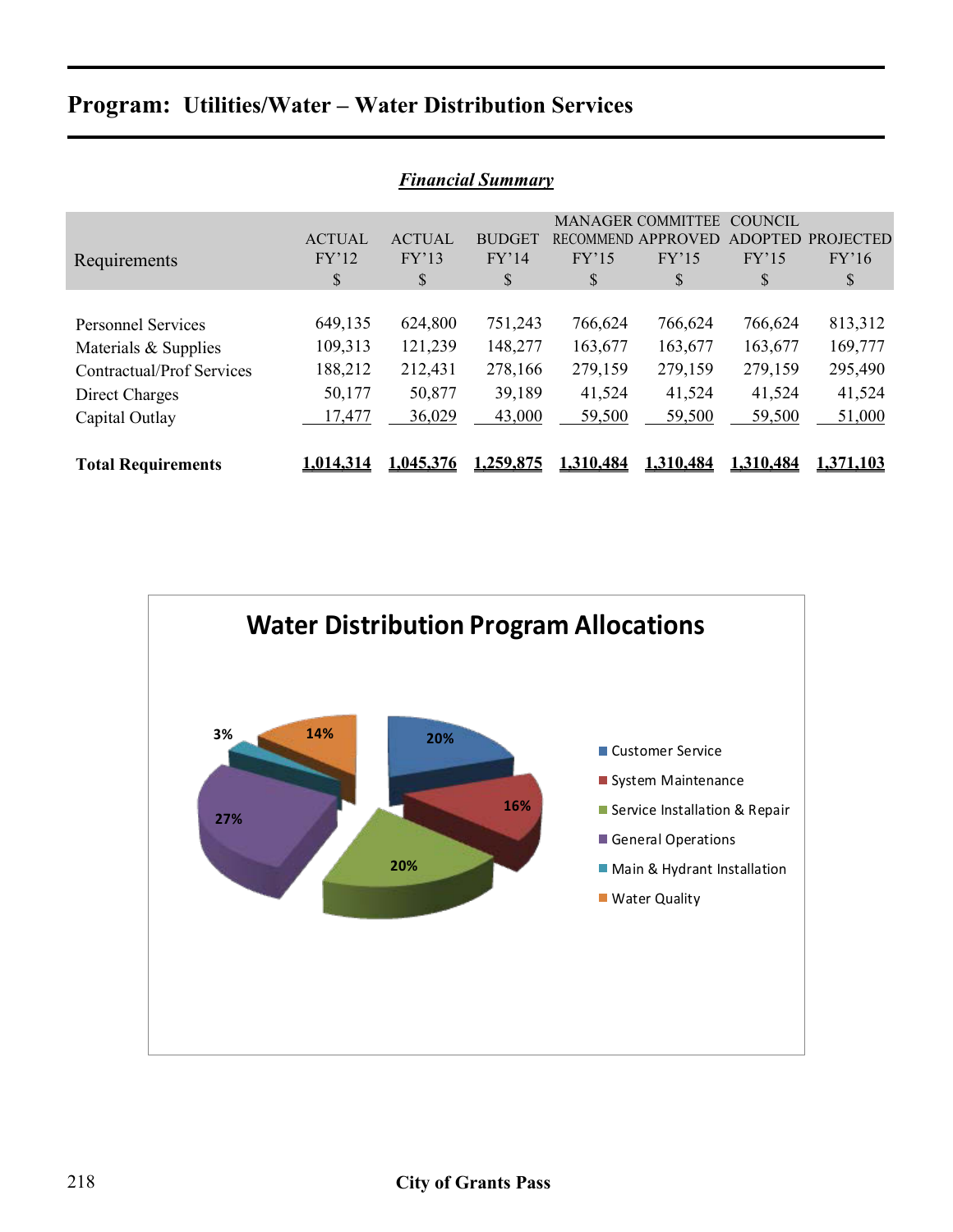|                               |               |               |               |        | <b>MANAGER COMMITTEE</b>             | COUNCIL |        |
|-------------------------------|---------------|---------------|---------------|--------|--------------------------------------|---------|--------|
|                               | <b>BUDGET</b> | <b>BUDGET</b> | <b>BUDGET</b> |        | RECOMMEND APPROVED ADOPTED PROJECTED |         |        |
|                               | FY'12         | FY'13         | FY'14         | FY'15  | FY'15                                | FY'15   | FY'16  |
|                               | #             | $\#$          | #             | #      | #                                    | #       | #      |
| Utility Field Superintendent  | 1.00          | 1.00          | 1.00          | 1.00   | 1.00                                 | 1.00    | 1.00   |
| <b>Utility Specialist</b>     | 1.00          | 1.00          | 1.00          | 1.00   | 1.00                                 | 1.00    | 1.00   |
| <b>Utility Worker</b>         | 7.00          | 7.00          | 7.00          | 7.00   | 7.00                                 | 7.00    | 7.00   |
| Office Assistant I            | 1.00          | 1.00          | 1.00          | 1.00   | 1.00                                 | 1.00    | 1.00   |
| Subtotal                      | 10.00         | 10.00         | 10.00         | 10.00  | 10.00                                | 10.00   | 10.00  |
| <b>Public Works Director</b>  |               |               |               |        |                                      |         |        |
| From: Water Treatment         | 0.15          | 0.15          | 0.15          | 0.15   | 0.15                                 | 0.15    | 0.15   |
| Utility Field Superintendent  |               |               |               |        |                                      |         |        |
| To: Wastewater Collection     | (0.50)        | (0.50)        | (0.50)        | (0.50) | (0.50)                               | (0.50)  | (0.50) |
| <b>Utility Worker</b>         |               |               |               |        |                                      |         |        |
| To: Wastewater Collection     | (0.50)        | (0.50)        | (0.50)        | (0.50) | (0.50)                               | (0.50)  | (0.50) |
| Office Assistant I            |               |               |               |        |                                      |         |        |
| To: Waste Water Collection    | (0.50)        | (0.50)        | (0.50)        | (0.50) | (0.50)                               | (0.50)  | (0.50) |
| Department Support Technician |               |               |               |        |                                      |         |        |
| From: Water Treatment         | 0.15          | 0.15          | 0.15          | 0.15   | 0.15                                 | 0.15    | 0.15   |
| <b>Subtotal Distributed</b>   | (1.20)        | (1.20)        | (1.20)        | (1.20) | (1.20)                               | (1.20)  | (1.20) |
| <b>Total Positions</b>        | 8.80          | 8.80          | 8.80          | 8.80   | 8.80                                 | 8.80    | 8.80   |
| Temporary/Seasonal Hours      | 2,400         | 2,100         | 2,400         | 2,400  | 2,400                                | 2,400   | 2,400  |

## *Personnel*

# *Capital Outlay/By Item*

| New Water Services                    | 43,000        | 43,000 | 43,000 | 43,000 | 45,000        |
|---------------------------------------|---------------|--------|--------|--------|---------------|
| Smooth Edge Implement Bucket          |               | 4.500  | 4,500  | 4,500  | $\theta$      |
| <b>Dechlorination Flushing Device</b> |               | 6.000  | 6,000  | 6,000  | $\theta$      |
| Pipe Cutting Equipment                |               | 6.000  | 6,000  | 6,000  | $\theta$      |
| Utility Locater Upgrade               |               |        |        |        | 6,000         |
| <b>Total Capital Outlay</b>           | <u>43,000</u> | 59,500 | 59,500 | 59,500 | <u>51,000</u> |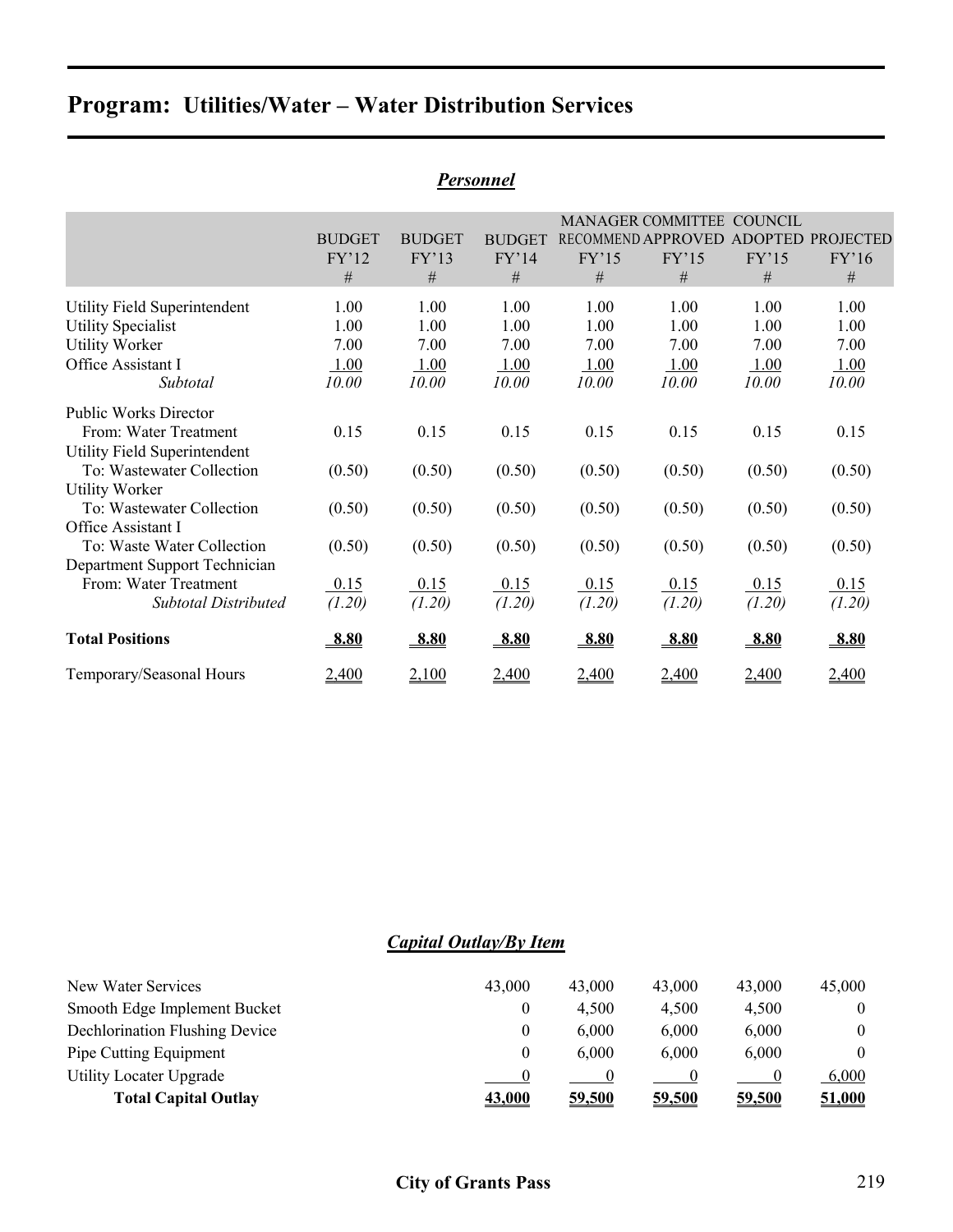# **Program: Utilities/Water – Customer Services**

# *Mission Statement:*

*"The mission of the Customer Service Department is to provide support to the individual utilities to include billing, collection, and timely courteous responses to the needs of individual customers regarding their City utility account."* 

# *Services Delivered:*

This activity includes billing services provided by the Finance Department and Engineering Services from the Community Development Department.

#### *Performance Measurements:*

| <b>Indicator</b>                       |               | 2011-12    | 2012-13       |            | 2013-14    | 2014-15    | 2015-16    |
|----------------------------------------|---------------|------------|---------------|------------|------------|------------|------------|
| <b>Outputs</b>                         | <b>Actual</b> | <b>Est</b> | <b>Actual</b> | <b>Est</b> | Est        | <b>Est</b> | <b>Est</b> |
| Number of water services               | 10,670        | N/A        | 10,670        | N/A        | 10,700     | 10,700     | 10,700     |
| <b>Effectiveness</b>                   | <b>Actual</b> | Goal       | <b>Actual</b> | Goal       | Goal       | Goal       | Goal       |
| Uncollectable accounts by % of revenue | .05%          | $>1\%$     | .01%          | $< 1\%$    | $< 1\%$    | $< 1\%$    | $< 1\%$    |
| <b>Efficiency</b>                      | <b>Actual</b> | Goal       | <b>Actual</b> | Goal       | Goal       | Goal       | Goal       |
| Finance Direct Charges per Water Cust. | \$2.38        | $<$ \$2.50 | \$2.21        | $<$ \$2.50 | $<$ \$2.50 | $<$ \$2.50 | < 2.50     |

# **Water Customer Service Performance Measures**

#### *FY'15 Anticipated Accomplishments & Corresponding Council Goal - Strategic Plan Item:*

# **Provide Cooperative, Shared Leadership Involving Council, Staff and Community**

# **Ensure efficiency and effectiveness in City operations**

- Bill over 10,600 customers monthly while maintaining timely records on all accounts.
- Provide information regarding water line locations, new service requests, local improvement district financing, and other data regarding the overall system.

The City of Grants Pass Utility Customer Service Department serves approximately 10,670 water utility customers. The goal of the department is to provide excellent customer service to the citizens of Grants Pass. Cost per account for the water utility includes costs associated with direct salaries, employee benefits, contracts (such as meter reading), account activation, account maintenance, bill preparation, bill delivery, receipt and processing of payments, collection of delinquent accounts, account write-offs for uncollectable debt, work order generation, and dispatching of field crew worker assigned to customer service to individual customers for various assistance needs. The Customer Service Department strives to provide these services at less than \$2.50 per customer per month. In addition with the use of effective communication and the enforcement of municipal code far less than 1% of accounts are turned over to collections in final delinquency.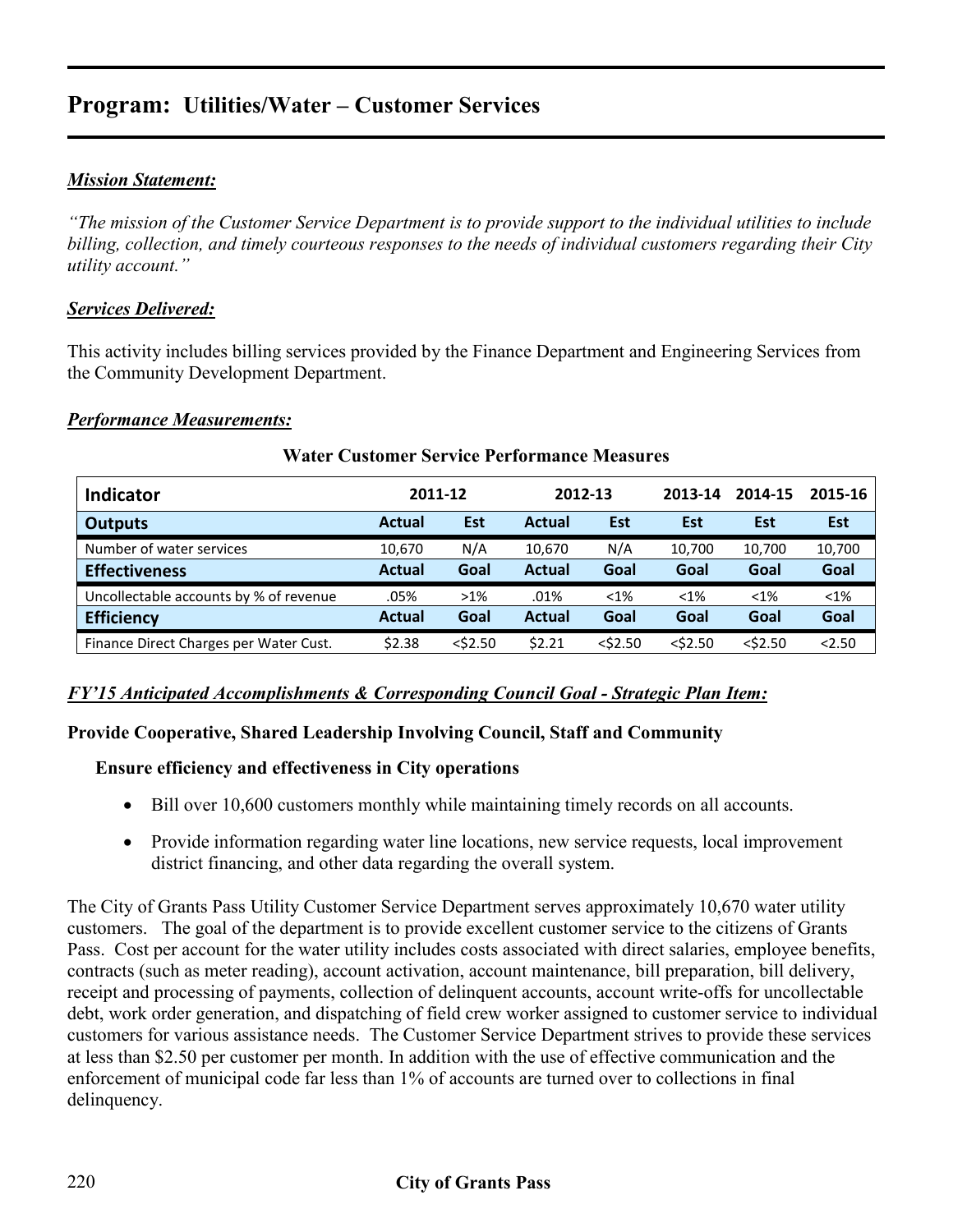

#### **Number of RESIDENTIAL Customers**

# 

#### **Number of COMMERCIAL Customers**



#### **Number of MULTIFAMILY Customers**



**Number of PUBLIC AGENCY Customers**

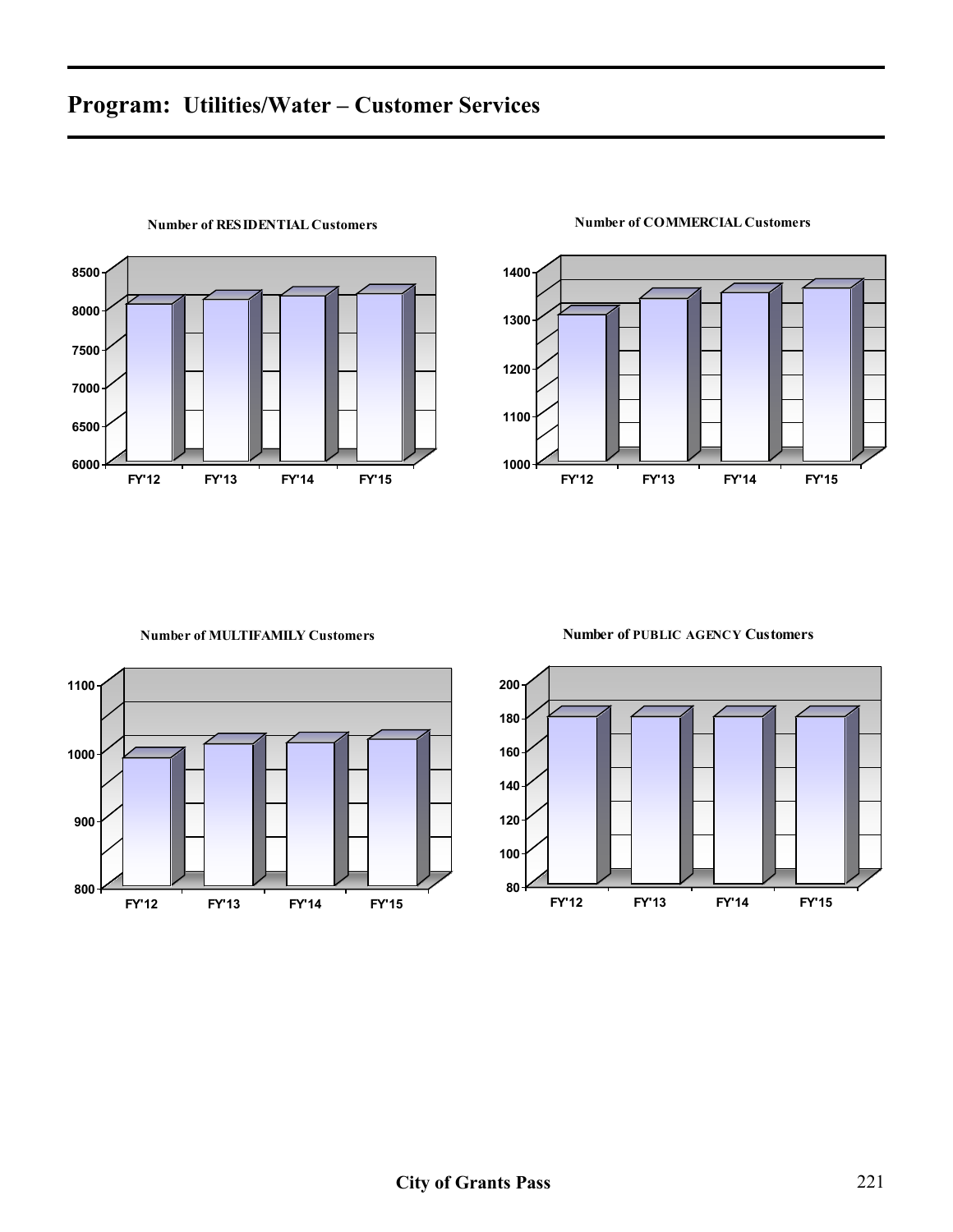# **Program: Utilities/Water – Customer Services**

# *Budget Highlights:*

This budget includes continued use of contracts for meter reading and bill stuffing services while maintaining current staffing for the office. Customers will continue to receive the same level of service from the customer service office including multiple payment acceptance methods, availability of customer service staff to answer questions regarding service and billing, and timely bill generation and deliver via either email or first class mail. In addition, several of the staff will participate in the research and selection of new utility billing software with the goal of improving service delivery and efficiency.

# *FY'14 Activity Review:*

The Customer Service office generated approximately 133,600 utility billings during FY'14 and receipted approximately 143,400 utility payments through a variety of collection methods including in person, via community drop boxes, online from individual financial institutions, via mail, online via the City website or drafted from individual bank accounts per customer request. As most payments come into the office in the form of check or money order, the customer service office has worked to reduce the costs associated with transport of checks to the bank via armored car. The customer service office converted to complete check submission via a customer cash letter to the bank eliminating the need for daily pick up of utility deposits. An important statistic which highlights the level of customer interaction by the office is that approximately 20% of the City utility accounts transfer to a new account holder on an annual basis. All new accounts require individual customer information, account activation, and accuracy review to ensure accurate billing information.

| Direct Charges            | 321,986                      | 361,676                     | 343,135                     | 336,575     | 336,575                                                        | 336,575    | 349,961                          |
|---------------------------|------------------------------|-----------------------------|-----------------------------|-------------|----------------------------------------------------------------|------------|----------------------------------|
| Contractual/Prof Services | 30,312                       | 29,383                      | 34,700                      | 30,385      | 30,385                                                         | 30,385     | 30,385                           |
| Requirements              | <b>ACTUAL</b><br>FY'12<br>\$ | <b>ACTUAL</b><br>FY'13<br>S | <b>BUDGET</b><br>FY'14<br>S | FY'15<br>\$ | MANAGER COMMITTEE COUNCIL<br>RECOMMEND APPROVED<br>FY'15<br>\$ | FY'15<br>S | ADOPTED PROJECTED<br>FY'16<br>\$ |

#### *Financial Summary*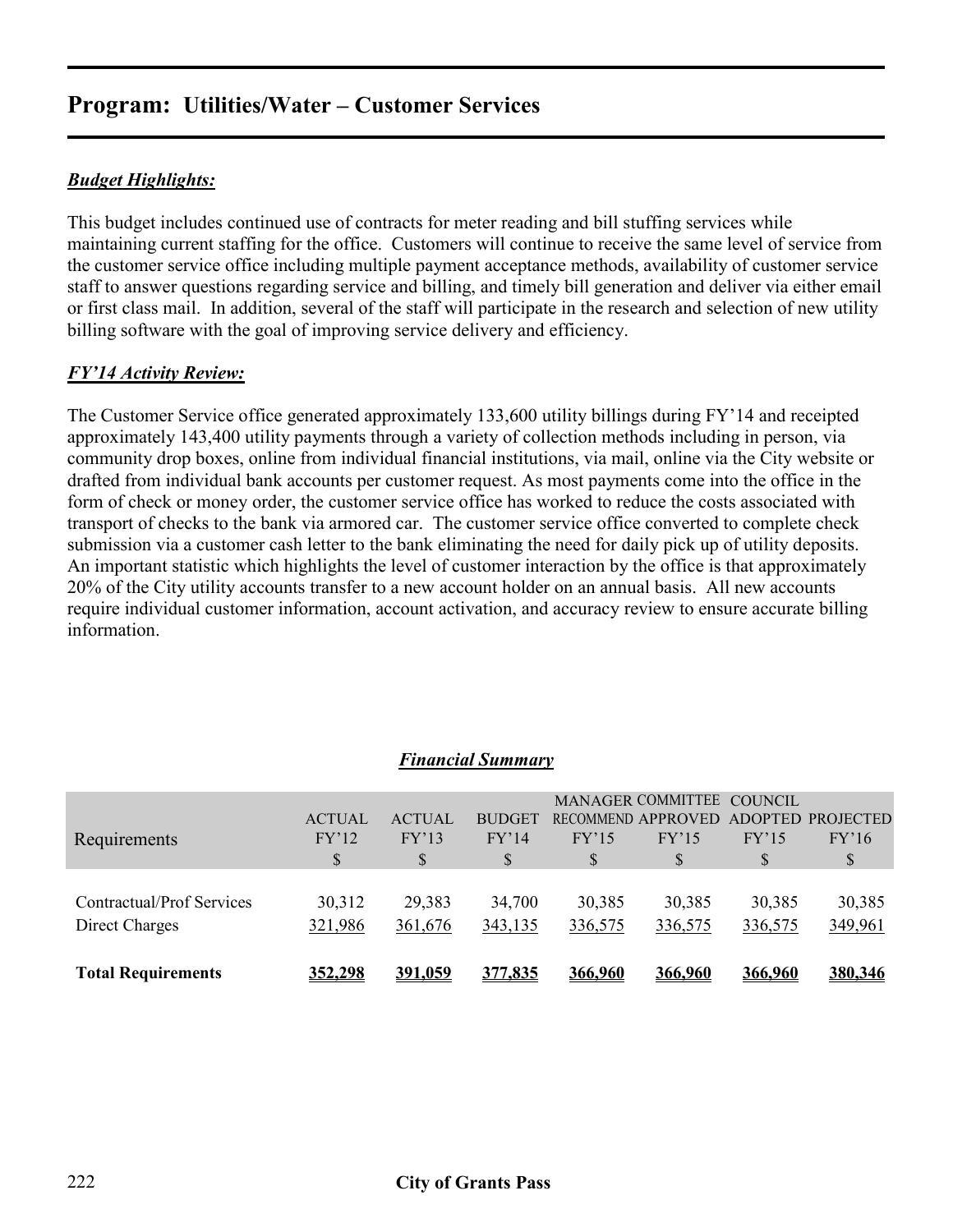# **Program: Utilities/Water – Debt Service**

# *Services Delivered:*

This activity accounts for the repayment of Water Bonds that were sold. As of FY'13 those bonds are limited to the Series 2013 Full Faith and Credit bonds that had a principal amount of \$4,620,000. The majority of these bonds were used to construct a new Reservoir No. 3. The bonds are scheduled to be paid in full in FY'24

# *FY'15 Anticipated Accomplishments & Corresponding Council Goal - Strategic Plan Item:*

#### **Provide Cooperative, Shared Leadership Involving Council, Staff and Community**

# **Ensure efficiency and effectiveness in City operations**

• Make timely debt service payments to avoid late fees or penalties and ensuring City's credit rating and ability to borrow in the future.

#### *Budget Highlights:*

A debt service schedule for the budgetary period is included here. A full debt service schedule can be found in Appendix O.

|           | $\rm FV'12*$     | FY'13           | FY'14            | FY'15     | $\rm FV'16$ |
|-----------|------------------|-----------------|------------------|-----------|-------------|
| Principal | \$390,000        |                 | \$370,000        | \$375,000 | \$385,000   |
| Interest  | 7,800            | 36,404          | 137,220          | 129,770   | 122,170     |
| Total     | <u>\$397,800</u> | <u>\$36,404</u> | <u>\$507.220</u> | \$504.770 | \$507.170   |

The budget debt service differs from this schedule due to accruals.

\* FY'12 actuals are from the 2009 refunding bonds. Those bonds were paid in full during FY'12.

#### *Financial Summary*

| <b>Total Requirements</b> | 396.253       | 36,404        | 507.220       | 504,770 | 504.770                   | 504,770 | 507,170                              |
|---------------------------|---------------|---------------|---------------|---------|---------------------------|---------|--------------------------------------|
| Debt Service              | 396,253       | 36,404        | 507,220       | 504,770 | 504,770                   | 504,770 | 507,170                              |
|                           | S             |               |               |         |                           |         | S                                    |
| Requirements              | FY'12         | FY'13         | FY'14         | FY'15   | FY'15                     | FY'15   | FY'16                                |
|                           | <b>ACTUAL</b> | <b>ACTUAL</b> | <b>BUDGET</b> |         |                           |         | RECOMMEND APPROVED ADOPTED PROJECTED |
|                           |               |               |               |         | MANAGER COMMITTEE COUNCIL |         |                                      |
|                           |               |               |               |         |                           |         |                                      |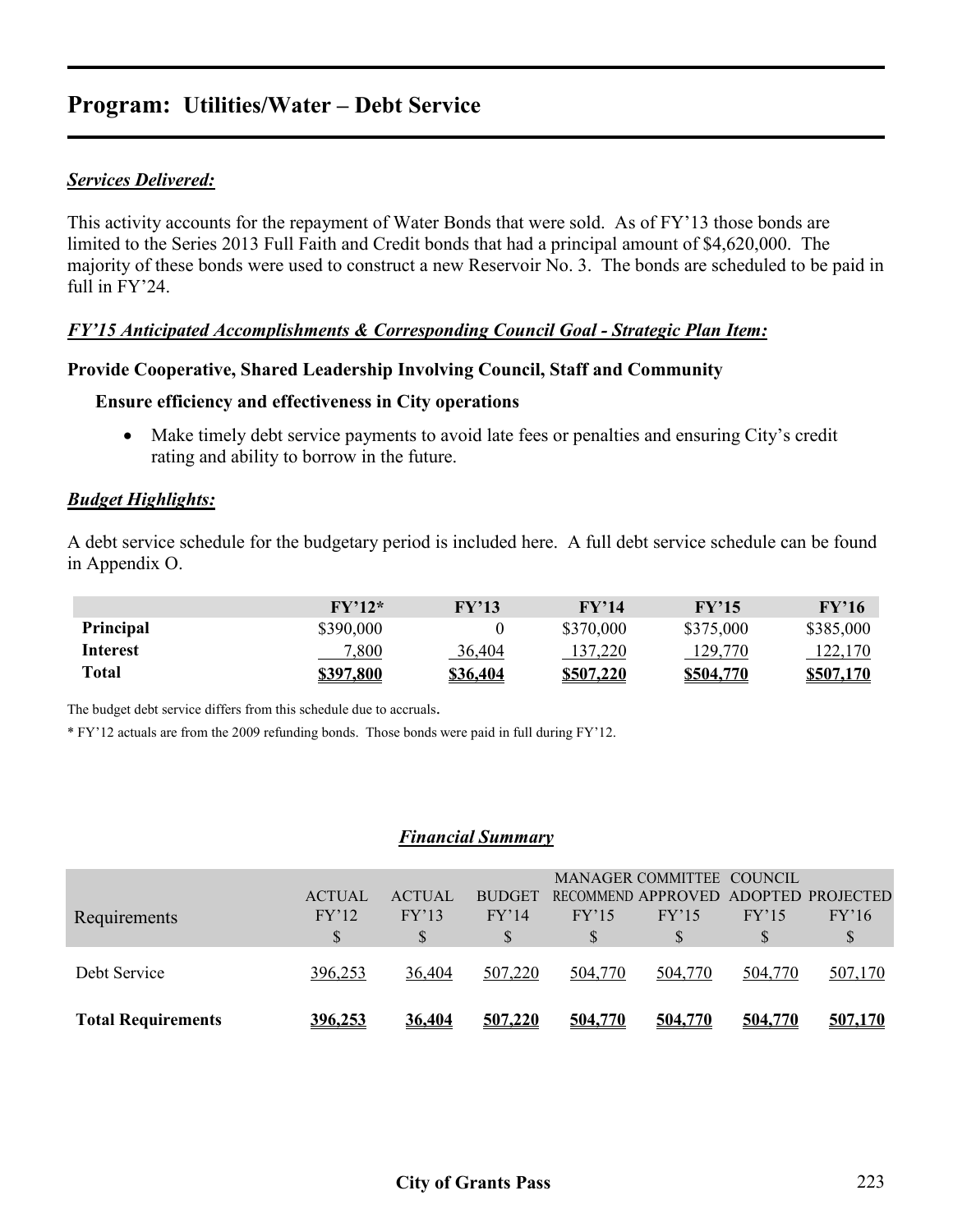# **Program: Utilities/Water – General Program Operations**

# *Services Delivered:*

This activity accounts for expenses not associated specifically with any single water activity. It includes administrative overhead, transfers to capital projects, and a contingency.

# *Budget Highlights:*

The contingency funds available in General Program Operations are utilized only with direct City Council authorization. The appropriated funds for capital projects are transferred as soon as they are available. The FY'15 budget provides for \$2,224,177 in transfers to capital. This includes \$200,000 for acquisition of an emergency water treatment trailer, \$60,000 for Master Plan Updates, \$50,000 for a Water Emergency Operations Plan update, \$390,000 for the Water Treatment Plant replacement project, and \$50,000 for small main replacements.

# *FY'14 Activity Review:*

The Water General Fund was able to transfer the full amount of Capital Transfers for FY'14 of \$1,333,000.

*Financial Summary*

|                                  |               |                  |                  |           | <b>MANAGER COMMITTEE</b> | COUNCIL   |                  |
|----------------------------------|---------------|------------------|------------------|-----------|--------------------------|-----------|------------------|
|                                  | <b>ACTUAL</b> | <b>ACTUAL</b>    | <b>BUDGET</b>    | RECOMMEND | <b>APPROVE</b>           |           | <b>PROJECTED</b> |
| Requirements                     | FY'12         | FY'13            | FY'14            | FY'15     | FY'15                    | FY'15     | FY'16            |
|                                  | \$            | \$               | \$               | \$        | \$                       | \$        | \$               |
|                                  |               |                  |                  |           |                          |           |                  |
| <b>Contractual/Prof Services</b> | 58            | 5,395            | 10,350           | 10,350    | 10,350                   | 10,350    | 10,350           |
| Direct Charges                   | 9,504         | 11,875           | 11,875           | 11,875    | 11,875                   | 11,875    | 11,875           |
| <b>Indirect Charges</b>          | 288,766       | 298,868          | 340,700          | 349,130   | 349,130                  | 349,130   | 357,980          |
| <b>Transfers Out</b>             | 552,801       | 524,327          | 1,333,000        | 2,224,177 | 2,224,177                | 2,224,177 | 1,312,178        |
| <b>Subtotal Expenditures</b>     | 851,129       | 840,465          | 1,695,925        | 2,595,532 | 2,595,532                | 2,595,532 | 1,692,383        |
|                                  |               |                  |                  |           |                          |           |                  |
| Contingencies                    | 0             | $\boldsymbol{0}$ | 1,054,554        | 1,107,270 | 1,107,270                | 1,107,270 | 1,174,970        |
| <b>Ending Balance</b>            | 1,429,081     | 2,465,633        | $\theta$         | 0         | $\theta$                 | 0         | $\theta$         |
| <b>Total Requirements</b>        | 2,280,210     | 3.306.098        | <u>2.750.479</u> | 3.702.802 | 3.702.802                | 3.702.802 | 2.867.353        |

# 224 **City of Grants Pass**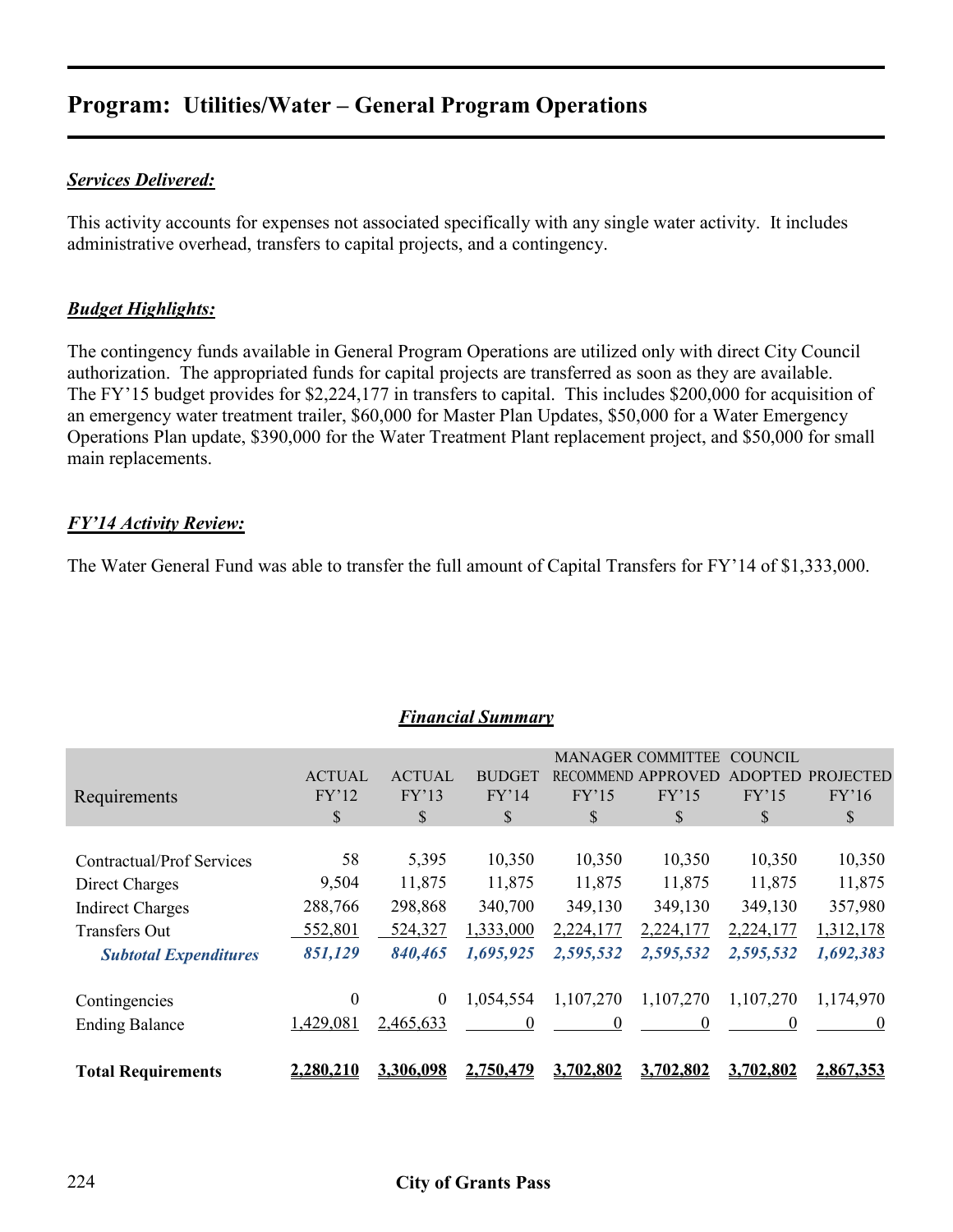# *Services Delivered:*

This activity includes planning, engineering, and all construction of major water system improvements. The water system includes the treatment plant, eight reservoirs, thirteen pump stations, and 180 miles of water mains. Major repairs and improvements to the water system are financed through this capital budget. The minor repairs to the system are financed through the operating activities.

This budget sets aside funds to provide major rehabilitation of the water treatment plant, pump stations, water storage reservoirs, and the distribution system.

# *FY'15 Anticipated Accomplishments & Corresponding Council Goal - Strategic Plan Item:*

# **Maintain, Operate, and Expand our Infrastructure**

#### **Objective 1: Plan for utility infrastructure**

**Action 1:** Develop 20-year infrastructure master plans and combined utilities plan.

- This will be initiated following adoption of the UGB expansion.
- **Action 5:** Water Treatment Acquire portable water treatment equipment to provide drinking water if WTP is damaged and unable to produce water.
- **Action 6:** Water Distribution and Wastewater Collection Evaluate relocation or abandonment of old water mains that could cause considerable damage to private property if they failed.
- **Action 8:** Water Distribution and Wastewater Collection Continue pursuit of property acquisition for future reservoir and pump station sites.

# **Objective 2: Ensure water infrastructure needs are met**

**Action 1:** Replace Reservoir No. 3.

- **Action 2:** Acquire a portable generator for remote pump stations that do not have a stationary generator onsite.
- **Action 3:** Complete projects as part of small main replacement.
- **Action 4:** Complete design of Water Treatment Plant backup power.
- **Action 5:** Initiate the process to replace the Water Treatment Plant.

# *Budget Highlights:*

The Active Capital Project list includes projects coming to a close in FY'14, but which are not finalized at this time.

The project listing shows resources across the columns. Columns show the "Actual resources through FY'13"; the re-assessed resource needs of projects using current data for the "Revised FY'14" column, guiding our "Recommended FY'15" and resources estimated "Through FY'15". We have "Future Years" and "Total Project" columns for each project. Refer to the Capital Budget Book for more information on individual projects.

The individual project pages describe the project, the need, future and ongoing costs, and the total project cost. The tables show when and where the money is budgeted to come from and the expenses incurred and budgeted to incur through completion.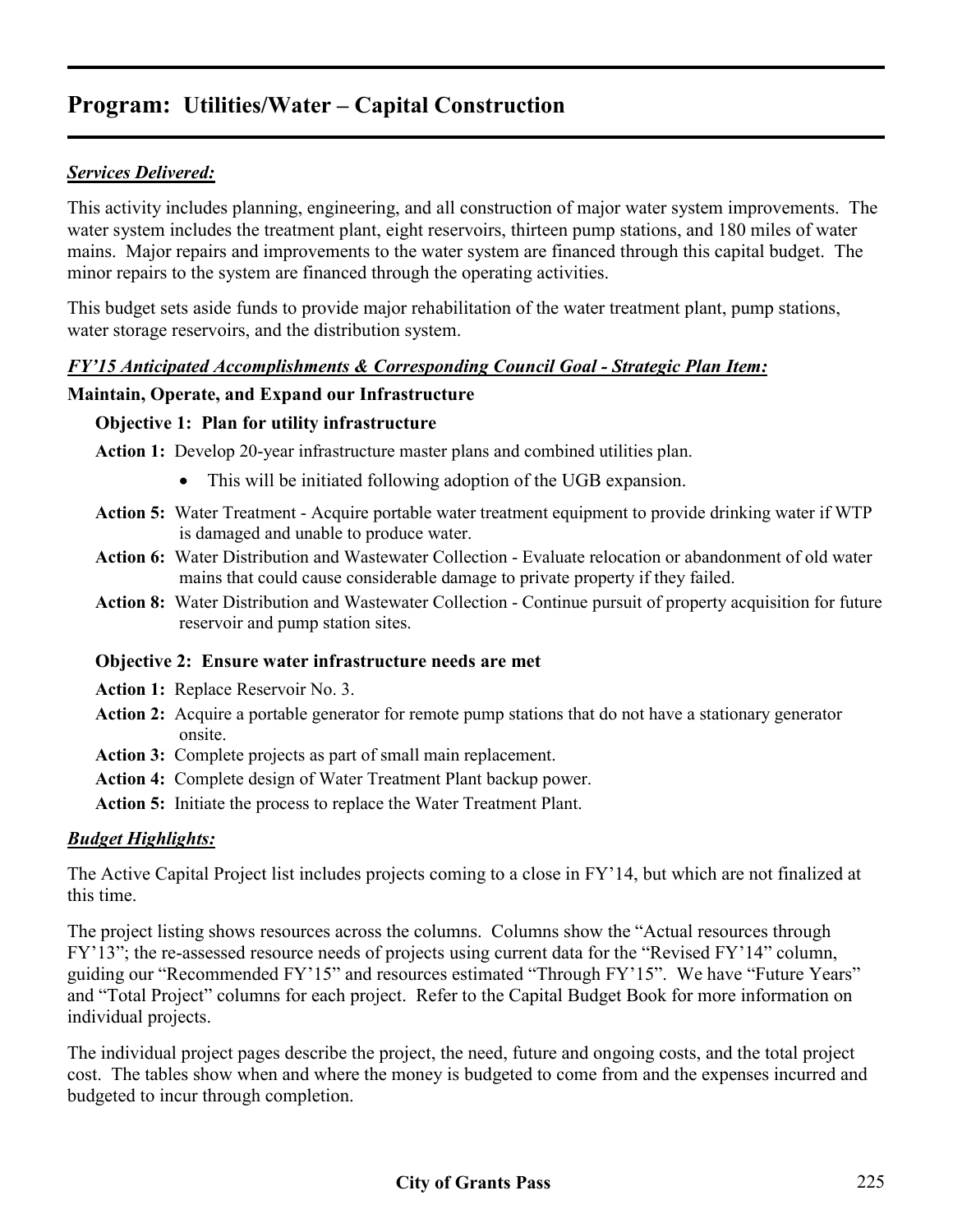# *FY'14 Activity Review:*

- Completed work on the Water Treatment Plant Facility Plan.
- Completed an update to the Water Management and Conservation Plan, and submitted to Oregon Water Resources Department for approval.
- Continued construction of replacement of Reservoir No. 3.
- Continued work on the Small Main Replacement program.
- Continued work to install a backup power generator for the Water Treatment Plant.
- Continued negotiations with ODFW and OWRD on time extensions for the development of the City's municipal water rights.
- Began construction of Starlite PRV vault (Starlite pump station upgrade).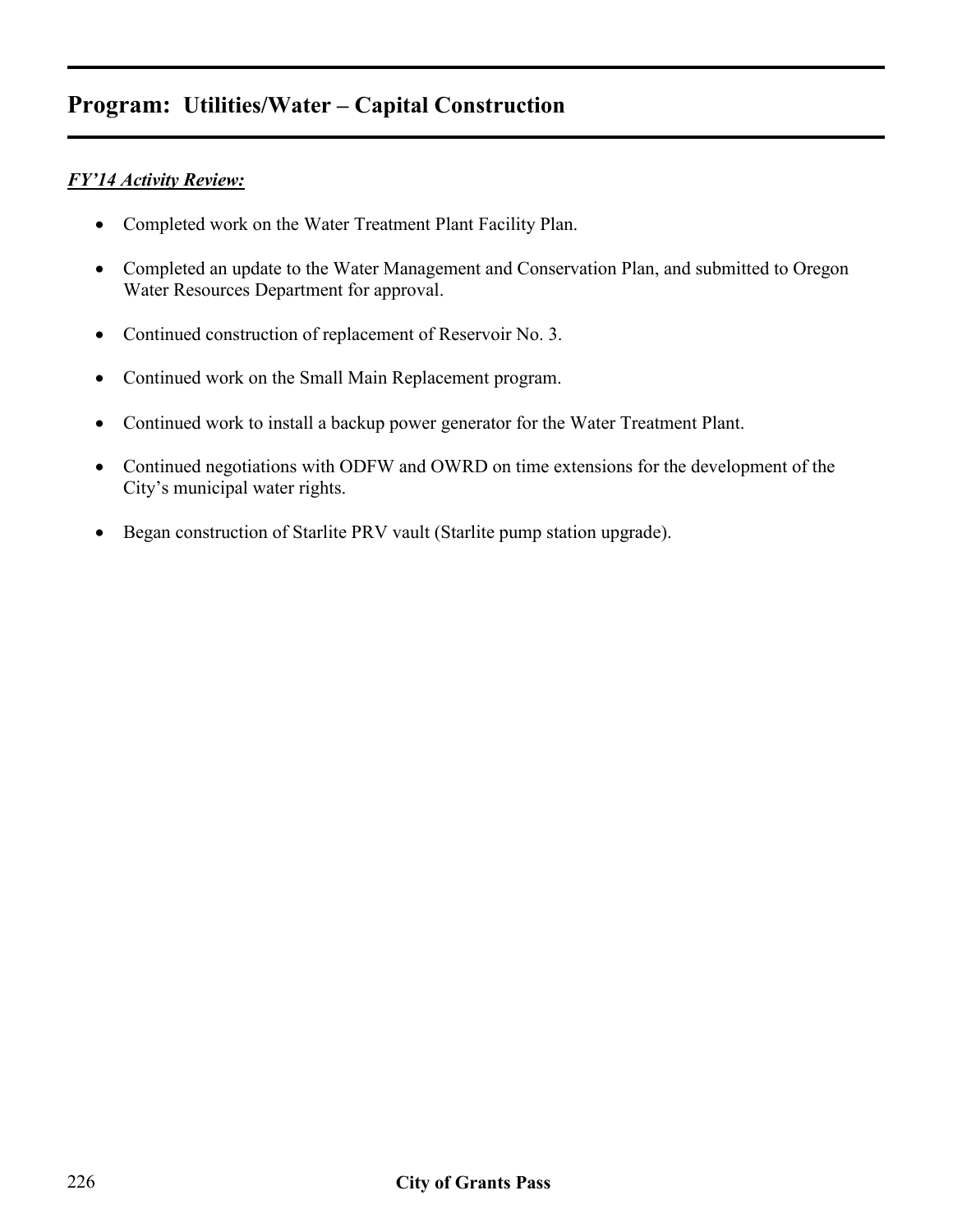|                                                      | <b>Actual</b><br><b>Through</b><br><b>FY'13</b> | <b>Revised</b><br><b>FY'14</b> | <b>Adopted</b><br><b>FY'15</b> | <b>Total</b><br><b>Through</b><br><b>FY'15</b> | <b>Future</b><br>Years                     | <b>Total</b><br>Project |  |  |  |  |
|------------------------------------------------------|-------------------------------------------------|--------------------------------|--------------------------------|------------------------------------------------|--------------------------------------------|-------------------------|--|--|--|--|
| WA0000 Miscellaneous Water Projects - SDC's (752)    | 102,717                                         | (146,000)                      | 79,000                         | 508,929                                        | (1, 138, 000)                              | (629, 071)              |  |  |  |  |
| WA0000 Miscellaneous Water Projects - AFD's (755)    | (28, 565)                                       | (5,011)                        | $\boldsymbol{0}$               | 2,946                                          | $\boldsymbol{0}$                           | 2,946                   |  |  |  |  |
| WA0000 Miscellaneous Water Projects – Gen. (758)     | 105,961                                         | 264,011                        | (290, 823)                     | 264,327                                        | (5,714,822)                                | (5,450,495)             |  |  |  |  |
| WA0000 Miscellaneous Water Projects - LID's (759)    | (971)                                           | 0                              | $\theta$                       | 12,581                                         | $\boldsymbol{0}$                           | 12,581                  |  |  |  |  |
| WA4526 Starlite Pump Station Upgrade                 | 0                                               | 0                              | $\mathbf{0}$                   | 245,000                                        | $\boldsymbol{0}$                           | 245,000                 |  |  |  |  |
| WA4742 Reservoir and Pump Station Site Purchases     | $\boldsymbol{0}$                                | 75,000                         | 100,000                        | 285,000                                        | 65,000                                     | 350,000                 |  |  |  |  |
| WA4966 Water Management & Conserv. Plan Updt         | 20,000                                          | 0                              | 10,000                         | 80,000                                         | $\boldsymbol{0}$                           | 80,000                  |  |  |  |  |
| WA4971 Meadow Wood Reservoir No. 16                  | $\boldsymbol{0}$                                | 0                              | $\mathbf{0}$                   | 0                                              | 1,575,000                                  | 1,575,000               |  |  |  |  |
| WA5028 Water Main on Private Property                | $\boldsymbol{0}$                                | 25,000                         | $\boldsymbol{0}$               | 75,000                                         | $\boldsymbol{0}$                           | 75,000                  |  |  |  |  |
| WA5094 Water Distribution System Master Plan Update  | 20,000                                          | 0                              | 60,000                         | 200,000                                        | $\boldsymbol{0}$                           | 200,000                 |  |  |  |  |
| WA5096 WTP Structural Repairs                        | 50,000                                          | 75,000                         | 75,000                         | 500,000                                        | 345,000                                    | 845,000                 |  |  |  |  |
| WA6000 MSA Task Order #1                             | 20,000                                          | 10,000                         | 20,000                         | 110,000                                        | 80,000                                     | 190,000                 |  |  |  |  |
| WA6001 Water Main Looping                            | $\boldsymbol{0}$                                | (50,000)                       | $\boldsymbol{0}$               | 5,000                                          | 720,000                                    | 725,000                 |  |  |  |  |
| WA6052 Reservoir No. 3 Upgrades                      | 5,283,565                                       | 325,000                        | 150,000                        | 6,381,565                                      | $\boldsymbol{0}$                           | 6,381,565               |  |  |  |  |
| WA6058 Water System Security Projects                | 10,000                                          | 10,000                         | 10,000                         | 70,000                                         | 70,000                                     | 140,000                 |  |  |  |  |
| WA6059 Pump Station Repairs                          | 40,000                                          | 10,000                         | 10,000                         | 85,000                                         | 85,000                                     | 170,000                 |  |  |  |  |
| WA6122 WTP Emergency Generator                       | (50,000)                                        | 75,000                         | $\boldsymbol{0}$               | 275,000                                        | $\boldsymbol{0}$                           | 275,000                 |  |  |  |  |
| WA6206 Reservoir No 4 Hatch Repairs                  | 0                                               | 50,000                         | $\boldsymbol{0}$               | 50,000                                         | $\boldsymbol{0}$                           | 50,000                  |  |  |  |  |
| WA6207 WTP Upgrade                                   | $\boldsymbol{0}$                                | 660,000                        | 1,525,000                      |                                                | 2,185,000 53,950,000                       | 56,135,000              |  |  |  |  |
| <b>NEW PROJECTS</b>                                  |                                                 |                                |                                |                                                |                                            |                         |  |  |  |  |
| WAXX01 Purchase of Emergency Water Pump Stations     | $\boldsymbol{0}$                                | $\boldsymbol{0}$               | 200,000                        | 200,000                                        | $\boldsymbol{0}$                           | 200,000                 |  |  |  |  |
| WAXX02 Water Main Relocations                        | 0                                               | $\bf{0}$                       | 300,000                        | 300,000                                        | 200,000                                    | 500,000                 |  |  |  |  |
| WAXX03 Water Rate & SDC Study                        | 0                                               | $\bf{0}$                       | 70,000                         | 70,000                                         | $\boldsymbol{0}$                           | 70,000                  |  |  |  |  |
| WAXX04 Purchase Portable Generator for Pump Station  | 0                                               | $\bf{0}$                       | 75,000                         | 75,000                                         | $\boldsymbol{0}$                           | 75,000                  |  |  |  |  |
| WAXX05 Arc Flash Study WA and SE                     | 0                                               | $\boldsymbol{0}$               | 100,000                        | 100,000                                        | $\mathbf{0}$                               | 100,000                 |  |  |  |  |
| WAXX06 Small Main Replacement FY15                   | 0                                               | $\boldsymbol{0}$               | 100,000                        | 100,000                                        | 255,000                                    | 355,000                 |  |  |  |  |
| WAXX07 Water Emergency Ops Plan Update               | $\theta$                                        | $\theta$                       | 50,000                         | 50,000                                         | $\boldsymbol{0}$                           | 50,000                  |  |  |  |  |
| <b>Total Projects</b>                                | 5 577 707                                       | 1,378,000                      |                                |                                                | 2,643,177 12,230,348 50,492,178 62,722,526 |                         |  |  |  |  |
| <b>CLOSED OR CANCELLED CAPITAL PROJECT RESOURCES</b> |                                                 |                                |                                |                                                |                                            |                         |  |  |  |  |
| WA4841 Small Main Replacement                        | 50,000                                          | 50,000                         | 0                              | 366,324                                        | $\boldsymbol{0}$                           | 366,324                 |  |  |  |  |
| WA6002 WTP Facility Plan Update                      | 100,000                                         | 25,000                         | $\theta$                       | 325,000                                        | $\theta$                                   | 325,000                 |  |  |  |  |
| WA6168 WTP Exterior Repairs & Painting               | 55,000                                          | (28,000)                       | $\boldsymbol{0}$               | 27,000                                         | $\theta$                                   | 27,000                  |  |  |  |  |
| WA6204 Fall Protection at Reservoirs and Pump Stns.  | $\overline{0}$                                  | 25,000                         | $\boldsymbol{0}$               | 25,000                                         | $\boldsymbol{0}$                           | 25,000                  |  |  |  |  |
| <b>Total Closed Projects</b>                         | 205,000                                         | 72,000                         | $\bf{0}$                       | 743,324                                        | $\boldsymbol{0}$                           | 743,324                 |  |  |  |  |
| <b>Grand Total - All Projects</b>                    | 5,777,707                                       | 1,450,000                      |                                |                                                | 2,643,177 12,973,672 50,492,178            | 63,465,850              |  |  |  |  |

# *ACTIVE CAPITAL PROJECT RESOURCES*

This is a summary sheet of all the Capital Projects that are discussed in detail in the Capital Budget Book.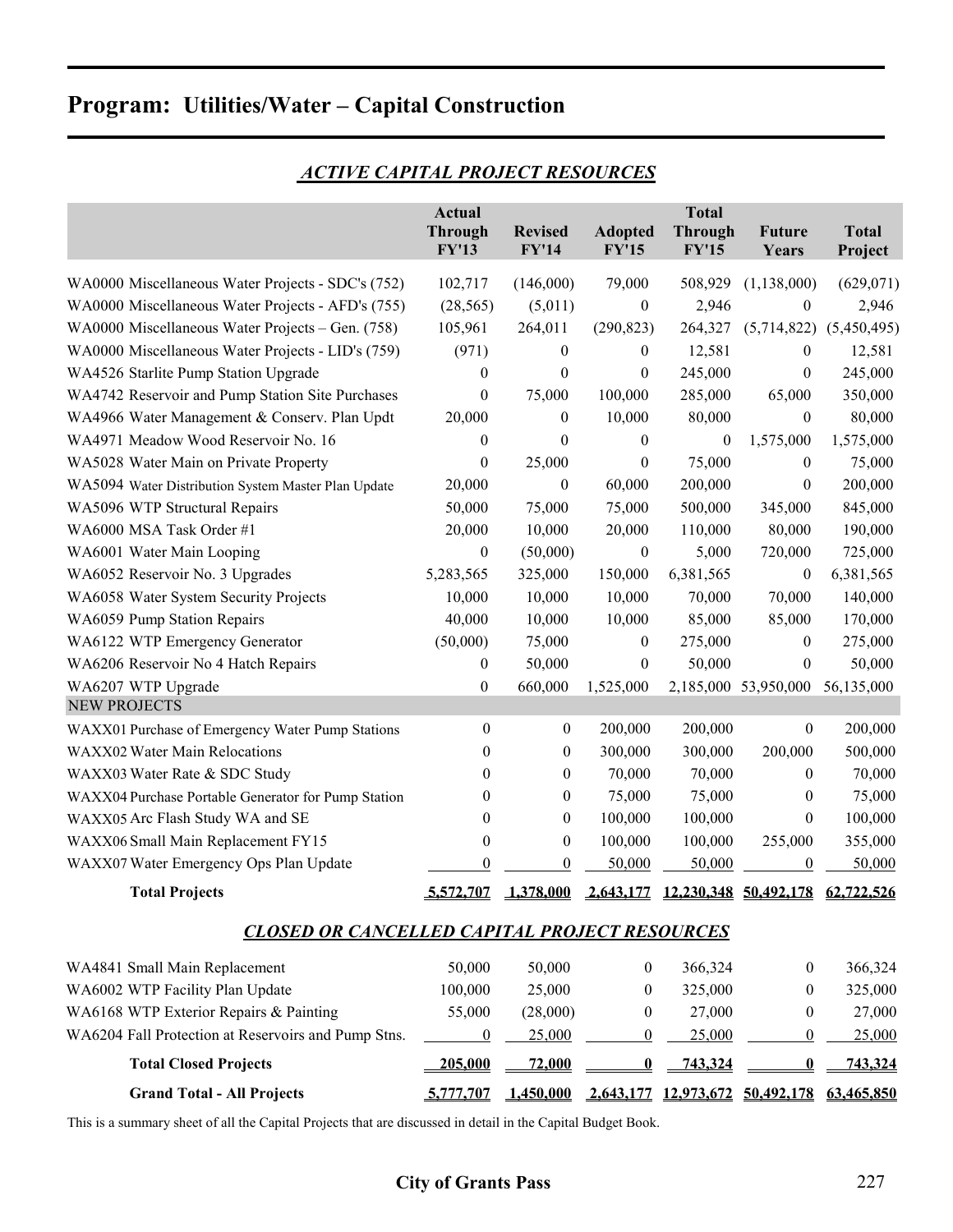|                     |                                                     | <b>Adopted</b>                   | <b>Adopted</b>          | <b>Adopted</b>          | <b>Adopted</b>                   | <b>Adopted</b>               |
|---------------------|-----------------------------------------------------|----------------------------------|-------------------------|-------------------------|----------------------------------|------------------------------|
|                     |                                                     | <b>FY'15</b><br><b>Beginning</b> | <b>FY'15</b><br>Revenue | <b>FY'15</b><br>Capital | <b>FY'15</b><br><b>Transfers</b> | <b>FY'15</b><br>Appropriated |
|                     |                                                     | Fund                             |                         | Outlay                  |                                  | Fund                         |
|                     |                                                     | <b>Balance</b>                   |                         |                         |                                  | <b>Balance</b>               |
| WA0000              | Miscellaneous Water Projects - SDC's (752)          | 24,929                           | 79,000                  | $\boldsymbol{0}$        | $\boldsymbol{0}$                 | 103,929                      |
| WA0000              | Miscellaneous Water Projects - AFD's (755)          | 2,946                            | 0                       | $\theta$                | $\theta$                         | 2,946                        |
| WA0000              | Miscellaneous Water Projects - General (758)        | 450,120                          | (290, 823)              | $\theta$                | $\boldsymbol{0}$                 | 159,297                      |
| <b>WA0000</b>       | Miscellaneous Water Projects - LID's (759)          | 0                                | $\theta$                | $\theta$                | $\theta$                         | $\boldsymbol{0}$             |
| WA4526              | <b>Starlite Pump Station Upgrade</b>                | $\boldsymbol{0}$                 | 0                       | $\theta$                | $\theta$                         | 0                            |
| WA4742              | Reservoir and Pump Station Site Purchases           | 107,873                          | 100,000                 | 207,873                 | $\theta$                         | 0                            |
| WA4966              | Water Management & Conserv. Plan Updt               | 0                                | 10,000                  | 10,000                  | $\theta$                         | $\boldsymbol{0}$             |
| WA4971              | Meadow Wood Reservoir No. 16                        | 0                                | $\theta$                | $\theta$                | $\theta$                         | 0                            |
| WA5028              | Water Main on Private Property                      | $\theta$                         | 0                       | $\theta$                | $\theta$                         | $\boldsymbol{0}$             |
| WA5094              | Water Distribution System Master Plan Update        | 113,613                          | 60,000                  | 173,613                 | $\theta$                         | $\boldsymbol{0}$             |
| WA5096              | WTP Structural Repairs                              | 37,539                           | 75,000                  | 112,539                 | $\theta$                         | $\boldsymbol{0}$             |
| WA6000              | MSA Task Order #1                                   | 8,370                            | 20,000                  | 28,370                  | $\theta$                         | $\boldsymbol{0}$             |
| WA6001              | Water Main Looping                                  | 5,000                            | $\theta$                | 5,000                   | $\theta$                         | $\theta$                     |
| WA6052              | Reservoir No. 3 Upgrades                            | 2,133                            | 150,000                 | 152,133                 | $\theta$                         | $\boldsymbol{0}$             |
| WA6058              | Water System Security Projects                      | 1,867                            | 10,000                  | 11,867                  | $\theta$                         | $\boldsymbol{0}$             |
| WA6059              | <b>Pump Station Repairs</b>                         | 15,000                           | 10,000                  | 25,000                  | $\theta$                         | $\boldsymbol{0}$             |
| WA6122              | WTP Emergency Generator                             | 0                                | 0                       | $\theta$                | $\theta$                         | $\boldsymbol{0}$             |
|                     | WA6206 Reservoir No 4 Hatch Repairs                 | 0                                | 0                       | $\theta$                | $\theta$                         | $\boldsymbol{0}$             |
|                     | WA6207 WTP Upgrade                                  | 460,000                          | 1,525,000               | 1,985,000               | $\boldsymbol{0}$                 | $\boldsymbol{0}$             |
| <b>NEW PROJECTS</b> |                                                     |                                  |                         |                         |                                  |                              |
|                     | WAXX01 Purchase of Emergency Water Pump Stations    | $\boldsymbol{0}$                 | 200,000                 | 200,000                 | $\boldsymbol{0}$                 | $\mathbf{0}$                 |
|                     | WAXX02 Water Main Relocations                       | 0                                | 300,000                 | 300,000                 | $\theta$                         | $\boldsymbol{0}$             |
|                     | WAXX03 Water Rate & SDC Study                       | $\boldsymbol{0}$                 | 70,000                  | 70,000                  | $\boldsymbol{0}$                 | $\boldsymbol{0}$             |
|                     | WAXX04 Purchase Portable Generator for Pump Station | 0                                | 75,000                  | 75,000                  | $\theta$                         | 0                            |
|                     | WAXX05 Arc Flash Study WA and SE                    | 0                                | 100,000                 | 100,000                 | 0                                | 0                            |
|                     | WAXX06 Small Main Replacement FY15                  | 0                                | 100,000                 | 100,000                 | $\theta$                         | $\boldsymbol{0}$             |
|                     | WAXX07 Water Emergency Ops Plan Update              | 0                                | 50,000                  | 50,000                  | 0                                | 0                            |
|                     | <b>Total Projects</b>                               | 1,229,390                        | 2,643,177               | 3,606,395               | $\bf{0}$                         | 266,172                      |

*ACTIVE CAPITAL PROJECT SUMMARIES FOR FY'15* 

# **Program: Utilities/Water – Capital Construction**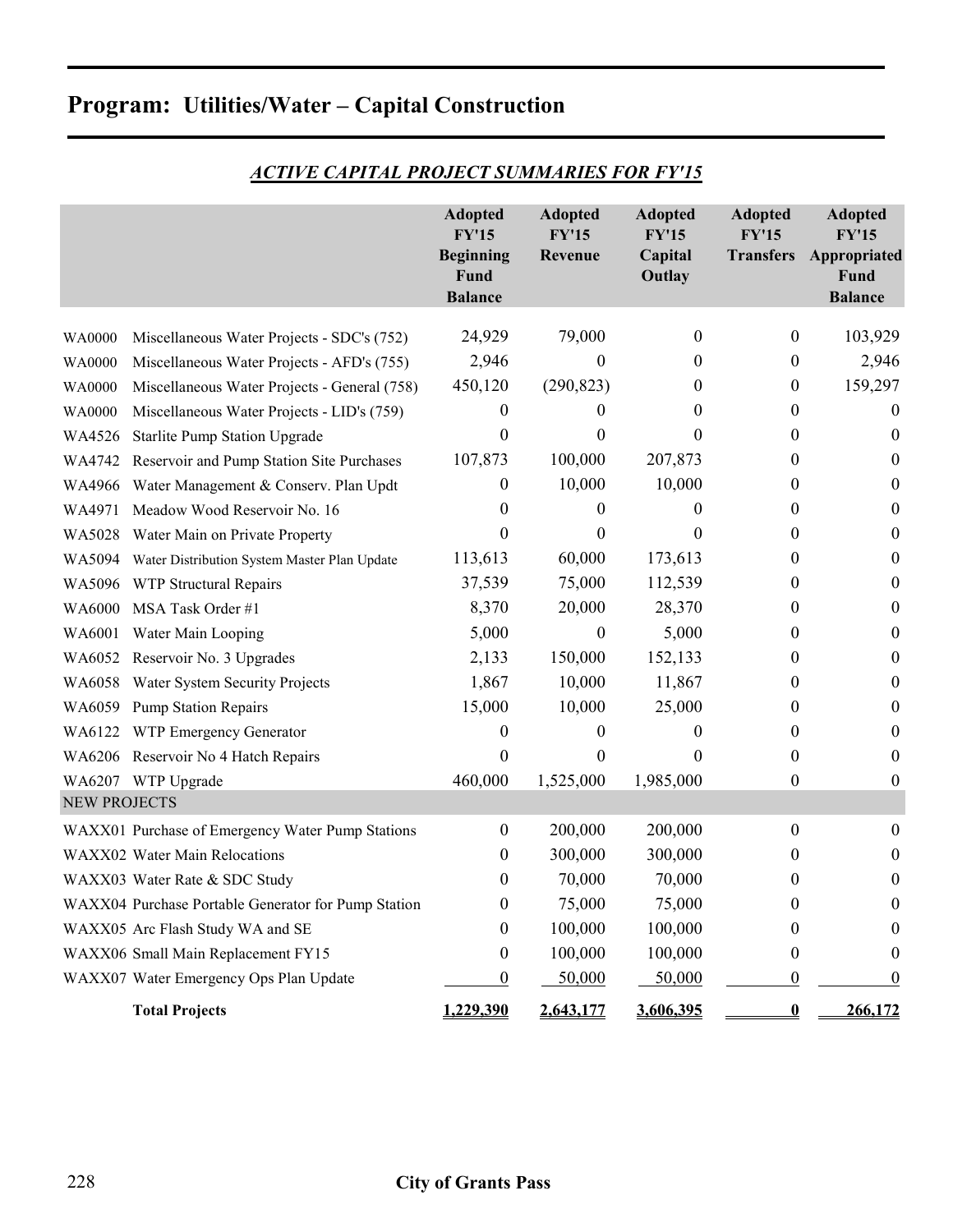|                                                          |                              |                               | г типсии эиттигү              |                               |                                                                |                               |                                 |
|----------------------------------------------------------|------------------------------|-------------------------------|-------------------------------|-------------------------------|----------------------------------------------------------------|-------------------------------|---------------------------------|
|                                                          | <b>ACTUAL</b><br>FY'12<br>\$ | <b>ACTUAL</b><br>FY'13<br>\$  | <b>BUDGET</b><br>FY'14<br>\$  | FY'15<br>\$                   | MANAGER COMMITTEE COUNCIL<br>RECOMMEND APPROVED<br>FY'15<br>\$ | <b>ADOPTED</b><br>FY'15<br>\$ | <b>PROJECTED</b><br>FY'16<br>\$ |
| <b>Beginning Fund Balance</b>                            | 2,287,706                    | 2,100,127                     | 4,709,262                     | 1,229,391                     | 1,229,391                                                      | 1,229,391                     | 266,173                         |
| <b>Resources</b>                                         |                              |                               |                               |                               |                                                                |                               |                                 |
| <b>Development Charges</b><br><b>Investment Interest</b> | 98,420<br>14,909             | 246,079<br>18,641             | 150,000<br>14,000             | 150,000<br>14,000             | 150,000<br>14,000                                              | 150,000<br>14,000             | 150,000<br>$\theta$             |
| <b>Advance Finance Interest</b><br><b>SDC</b> Loans      | $\boldsymbol{0}$<br>7,699    | 1<br>6,559                    | $\overline{0}$<br>0           | 0<br>0                        | 0<br>0                                                         | 0<br>0                        | $\theta$<br>$\theta$            |
| General Fund<br>Sewer/Transport. Projects                | $\boldsymbol{0}$<br>$\theta$ | 150,000<br>$\boldsymbol{0}$   | 100,000<br>$\boldsymbol{0}$   | 150,000<br>135,000            | 150,000<br>135,000                                             | 150,000<br>135,000            | 155,000<br>$\theta$             |
| Water Fund                                               | 502,801                      | 394,327                       | 1,168,000                     | 2,174,177                     | 2,174,177                                                      | 2,174,177                     | 1,312,178                       |
| <b>Advance Financing</b><br>Other Revenue                | 266<br>6,333                 | 18,985<br>5,035,678           | 18,000<br>$\overline{0}$      | 20,000<br>$\boldsymbol{0}$    | 20,000<br>$\boldsymbol{0}$                                     | 20,000<br>$\boldsymbol{0}$    | 20,000<br>$\overline{0}$        |
| <b>Total Current</b><br><b>Revenues</b>                  | 630,428                      | 5,870,270                     | 1,450,000                     | 2,643,177                     | 2,643,177                                                      | 2,643,177                     | 1,637,178                       |
| <b>Total Resources</b>                                   | 2,918,134                    | 7,970,397                     | 6,159,262                     | 3,872,568                     | 3,872,568                                                      | 3,872,568                     | 1,903,351                       |
|                                                          |                              |                               |                               |                               |                                                                |                               |                                 |
| <b>Requirements</b>                                      |                              |                               |                               |                               |                                                                |                               |                                 |
| Capital Outlay<br><b>Transfers Out</b>                   | 619,845<br>200,000           | 3,261,136<br>$\boldsymbol{0}$ | 5,883,919<br>$\boldsymbol{0}$ | 3,606,395<br>$\boldsymbol{0}$ | 3,606,395<br>$\boldsymbol{0}$                                  | 3,606,395<br>$\boldsymbol{0}$ | 1,535,000<br>$\boldsymbol{0}$   |
| <b>Subtotal Expenditures</b>                             | 819,845                      | 3,261,136                     | 5,883,919                     | 3,606,395                     | 3,606,395                                                      | 3,606,395                     | 1,535,000                       |
| <b>Appropriated Fund Balance</b>                         | 2,098,289                    | 4,709,261                     | 275,343                       | 266,173                       | 266,173                                                        | 266,173                       | 368,351                         |
| <b>Total Requirements</b>                                | 2,918,134                    | 7,970,397                     | 6,159,262                     | 3,872,568                     | 3,872,568                                                      | 3,872,568                     | 1,903,351                       |

# *Financial Summary*